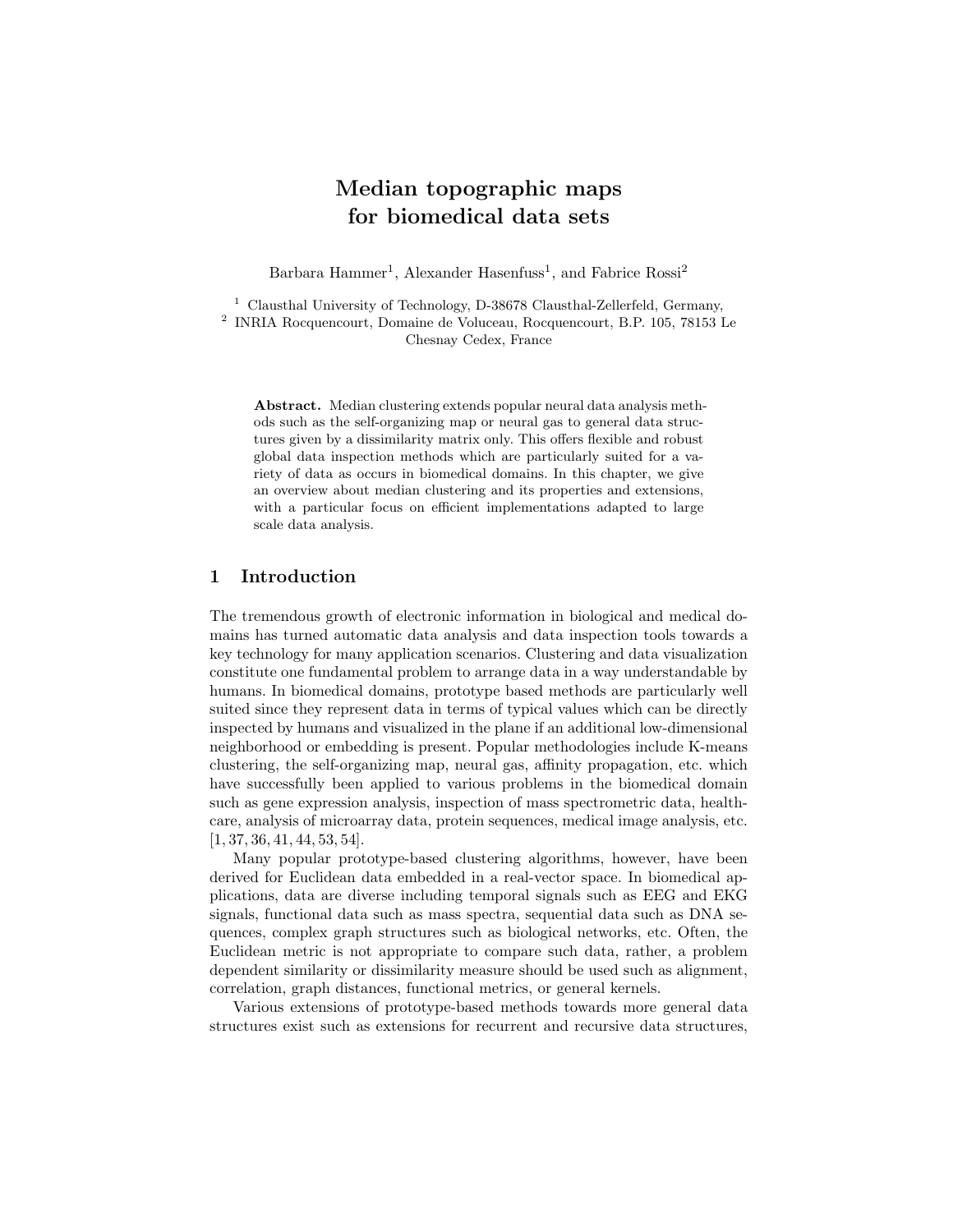functional versions, or kernelized formulations, see e.g. [27, 26, 25, 7, 24] for an overview. A very general approach relies on a matrix which characterizes the pairwise similarities or dissimilarities of data. This way, any distance measure or kernel (or generalization thereof which might violate symmetry, triangle inequality, or positive definiteness) can be dealt with including discrete settings which cannot be embedded in Euclidean space such as alignment of sequences or empirical measurements of pairwise similarities without explicit underlying metric.

Several approaches extend popular clustering algorithms such as K-means or the self-organizing map towards this setting by means of the relational dual formulation or kernelization of the approaches [30, 31, 51, 8, 24]. These methods have the drawback that they partially require specific properties of the dissimilarity matrix (such as positive definiteness), and they represent data in terms of prototypes which are given by (possibly implicit) mixtures of training points, thus they cannot easily be interpreted directly. Another general approach leverages mean field annealing techniques [19, 20, 33] as a way to optimize a modified criterion that does not rely anymore on the use of prototypes. As for the relational and kernel approaches, the main drawback of those solutions is the reduced interpretability.

An alternative is offered by a representation of classes by the median or centroid, i.e. prototype locations are restricted to the discrete set given by the training data. This way, the distance of data points from prototypes is welldefined. The resulting learning problem is connected to a well-studied optimization problem, the K-median problem: given a set of data points and pairwise dissimilarities, find k points forming centroids and an assignment of the data into k classes such that the average dissimilarities of points to their respective closest centroid is minimized. This problem is NP hard in general unless the dissimilarities have a special form (e.g. tree metrics), and there exist constant factor approximations for specific settings (e.g. metrics) [10, 6]. The popular K-medoid clustering extends the batch optimization scheme of K-means to this restricted setting of prototypes: it in turn assigns data points to the respective closest prototypes and determines optimum prototypes for these assignments [38, 9]. Unlike K-means, there does not exist a closed form of the optimum prototypes given fixed assignments such that exhaustive search is used. This results in a complexity  $\mathcal{O}(N^2)$  for one epoch for K-centers clustering instead of  $\mathcal{O}(N)$  for K-means, N being the number of data points. Like K-means, K-centers clustering is highly sensitive to initialization.

Various approaches optimize the cost function of K-means or K-median by different methods to avoid local optima as much as possible, such as Lagrange relaxations of the corresponding integer linear program, vertex substitution heuristics, or affinity propagation [28, 17, 18]. In the past years, simple, but powerful extensions of neural based clustering to general dissimilarities have been proposed which can be seen as generalizations of K-centers clustering to include neighborhood cooperation, such that the topology of data is taken into account. More precisely, the median clustering has been integrated into the popular self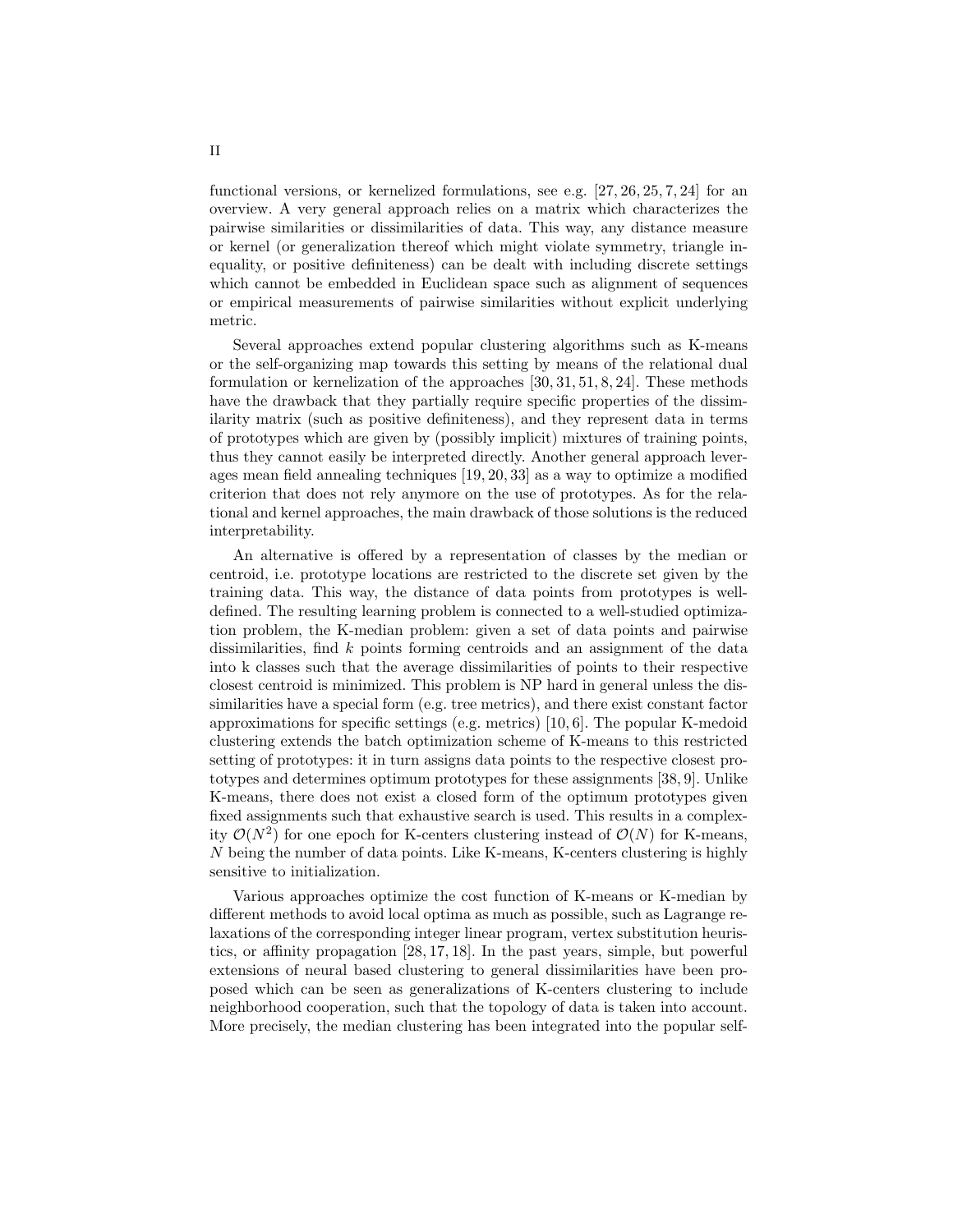organizing map  $(SOM)$  [4, 40] and its applicability has been demonstrated in a large scale experiment from bioinformatics [41]. Later, the same idea has been integrated into neural gas (NG) clustering together with a proof of the convergence of median SOM and median NG clustering [13]. Like K-centers clustering, the methods require an exhaustive search to obtain optimum prototypes given fixed assignments such that the complexity of a standard implementation for one epoch is  $\mathcal{O}(N^2 K)$  (this can be reduced to  $\mathcal{O}(N^2 + NK^2)$  for median SOM, see Section 4 and [12]). Unlike K-means, local optima and overfitting can widely be avoided due to the neighborhood cooperation such that fast and reliable methods result which are robust with respect to noise in the data. Apart from this numerical stability, the methods have further benefits: they are given by simple formulas and they are very easy to implement, they rely on underlying cost functions which can be extended towards the setting of partial supervision, and in many situations a considerable speed-up of the algorithm can be obtained, as demonstrated in [12, 29], for example.

In this chapter, we present an overview about neural based median clustering. We present the principle methods based on the cost functions of NG and SOM, respectively, and discuss applications, extensions and properties. Afterwards, we discuss several possibilities to speed-up the clustering algorithms, including exact methods, as well as single pass approximations for large data sets.

# 2 Prototype based clustering

Prototype based clustering aims for representing given data from some set  $X$ faithfully by means of prototypical representatives  $\{w^1, \ldots, w^K\}$ . In the standard Euclidean case, real vectors are dealt with, i.e.  $X \subseteq \mathbb{R}^M$  and  $\mathbf{w}^i \in \mathbb{R}^M$ holds for all i and some dimensionality M. For every data point  $x \in X$ , the index of the winner is defined as the prototype

$$
I(\boldsymbol{x}) = \operatorname{argmin}_{j} \{ d(\boldsymbol{x}, \boldsymbol{w}^{j}) \}
$$
\n(1)

where

$$
d(\bm{x}, \bm{w}^j) = \sum_{i=1}^{M} (x_i - w_i^j)^2
$$
 (2)

denotes the squared Euclidean distance. The *receptive field* of prototype  $w<sup>j</sup>$  is defined as the set of data points for which it becomes winner. Typically, clustering results are evaluated by means of the quantization error which measures the distortion being introduced when data is represented by a prototype, i.e.

$$
E := \frac{1}{2} \cdot \int \sum_{j=1}^{K} \delta_{I(\boldsymbol{x}),j} \cdot d(\boldsymbol{x}, \boldsymbol{w}^{j}) P(\boldsymbol{x}) d\boldsymbol{x}
$$
 (3)

for a given probability measure P according to which data are distributed.  $\delta_{ij}$ denotes the Kronecker function. In many training settings, a finite number of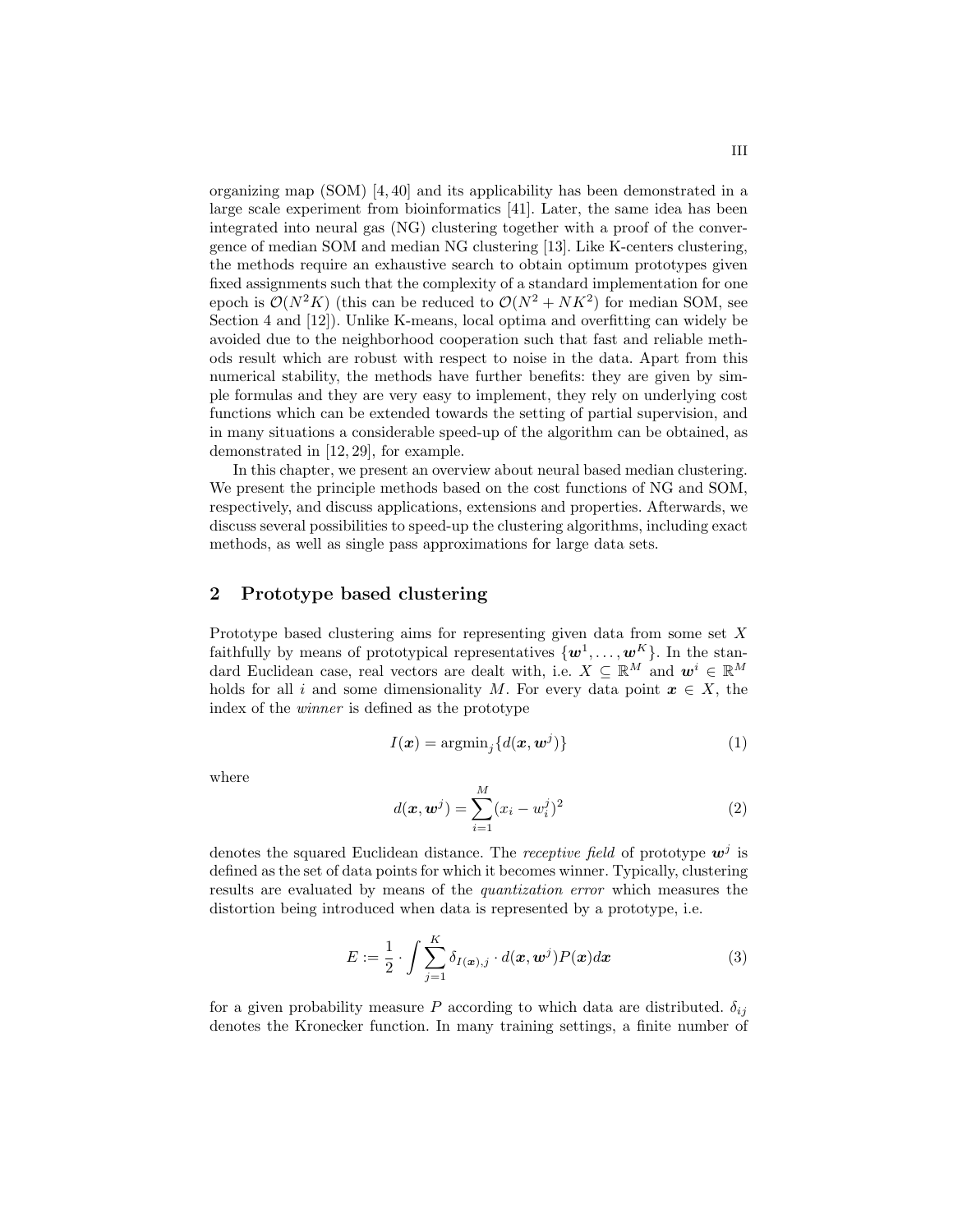data  $X = \{x^1, \ldots, x^N\}$  is given in advance and the corresponding discrete error becomes

$$
\hat{E} := \frac{1}{2N} \cdot \sum_{i=1}^{N} \sum_{j=1}^{K} \delta_{I(\boldsymbol{x}^i),j} \cdot d(\boldsymbol{x}^i, \boldsymbol{w}^j)
$$
(4)

The popular K-means clustering algorithm aims at a direct optimization of the quantization error. In batch mode, it, in turn, determines optimum prototypes  $w^j$  given fixed assignments  $I(x^i)$  and vice versa until convergence:

$$
k_{ij} := \delta_{I(\boldsymbol{x}^i),j}, \quad \boldsymbol{w}^j := \frac{\sum_i k_{ij} \boldsymbol{x}^i}{\sum_i k_{ij}} \tag{5}
$$

This update scheme is very sensitive to the initialization of prototypes such that multiple restarts are usually necessary.

#### Neural gas

The self-organizing map and neural gas enrich the update scheme by neighborhood cooperation of the prototypes. This accounts for a topological ordering of the prototypes such that initialization sensitivity is (almost) avoided. The cost function of neural gas as introduced by Martinetz [46] has the form

$$
E_{\rm NG} \sim \frac{1}{2} \cdot \int \sum_{j=1}^{K} h_{\sigma}(\text{rk}(\boldsymbol{x}, \boldsymbol{w}^j)) \cdot d(\boldsymbol{x}, \boldsymbol{w}^j) P(\boldsymbol{x}) d\boldsymbol{x}
$$
(6)

where

$$
\mathrm{rk}(\boldsymbol{x},\boldsymbol{w}^j)=\left|\left\{\boldsymbol{w}^k\,|\,d(\boldsymbol{x},\boldsymbol{w}^k)<\allowbreak d(\boldsymbol{x},\boldsymbol{w}^j)\right\}\right|\tag{7}
$$

denotes the rank of prototype  $w^j$  sorted according to its distance from the data point x and  $h_{\sigma}(t) = \exp(-t/\sigma)$  is a Gaussian shaped curve with the neighborhood range  $\sigma > 0$ .  $\sigma$  is usually annealed during training. Obviously,  $\sigma \to 0$ yields the standard quantization error. For large values  $\sigma$ , the cost function is smoothed such that local optima are avoided at the beginning of training. For a discrete training set, this cost term becomes

$$
\hat{E}_{\rm NG} \sim \frac{1}{2N} \cdot \sum_{i=1}^{N} \sum_{j=1}^{K} h_{\sigma}(\text{rk}(\boldsymbol{x}^i, \boldsymbol{w}^j)) \cdot d(\boldsymbol{x}^i, \boldsymbol{w}^j)
$$
(8)

This cost function is often optimized by means of a stochastic gradient descent. An alternative is offered by batch clustering which, in analogy to K-means, consecutively optimizes assignments and prototype locations until convergence, as described in [13]:

$$
k_{ij} := \text{rk}(\boldsymbol{x}^i, \boldsymbol{w}^j), \quad \boldsymbol{w}^j := \frac{\sum_i h_{\sigma}(k_{ij}) \boldsymbol{x}^i}{\sum_i h_{\sigma}(k_{ij})}
$$
(9)

Neighborhood cooperation takes place depending on the given data at hand by means of the ranks. This accounts for a very robust clustering scheme which is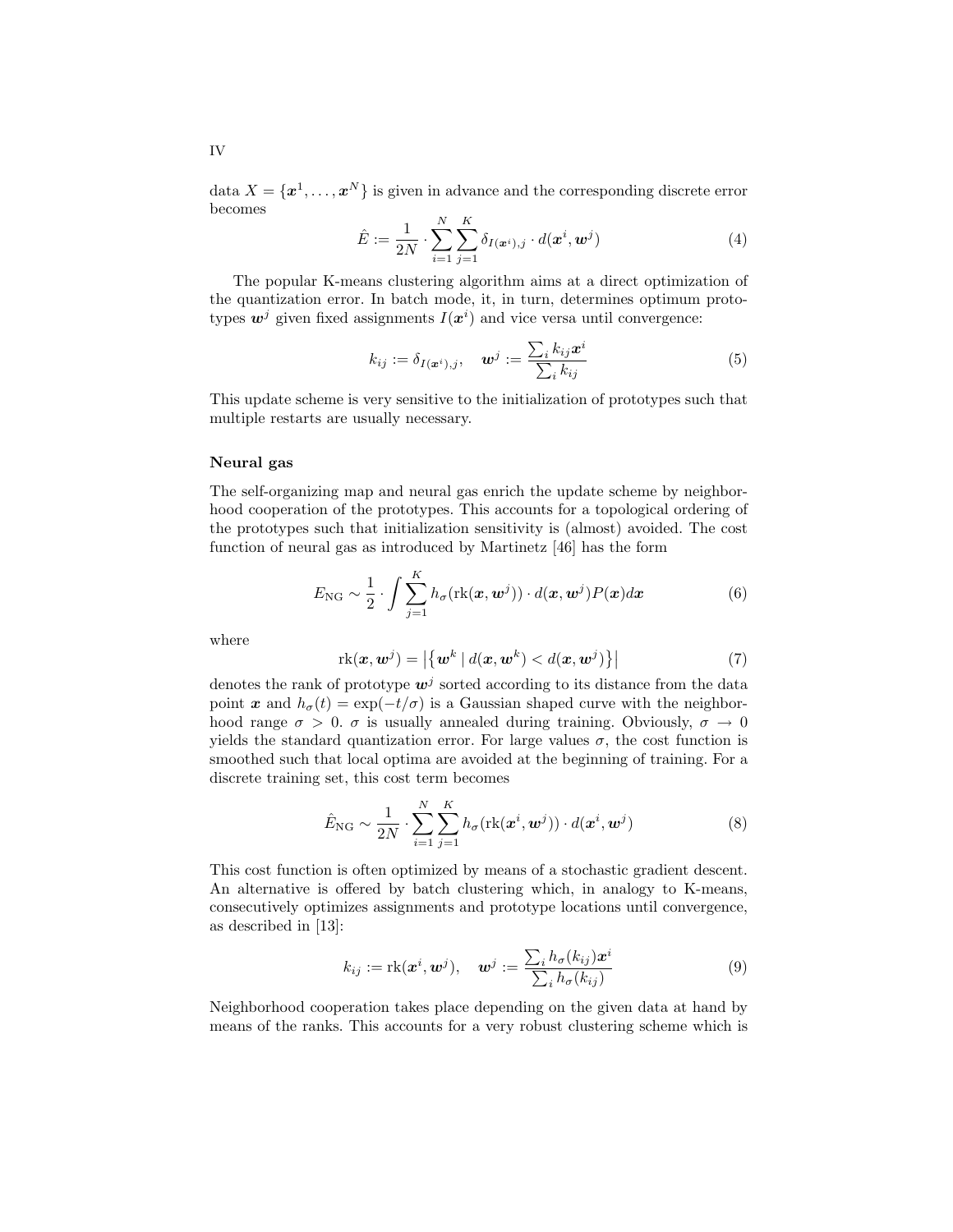very insensitive to local optima, as discussed in [46]. Further, as shown in [47] neighborhood cooperation induces a topology on the prototypes which perfectly fits the topology of the underlying data manifold provided the sampling is sufficiently dense. Thus, browsing within this information space becomes possible.

## Self-organizing map

Unlike NG, SOM uses a priorly fixed lattice structure, often a regular lowdimensional lattice such that visualization of data can directly be achieved. Original SOM as proposed by Kohonen [39] does not possess a cost function in the continuous case, but a simple variation as proposed by Heskes does [32]. The corresponding cost function is given by

$$
E_{\text{SOM}} \sim \frac{1}{2} \cdot \int \sum_{j=1}^{K} \delta_{I^*(\boldsymbol{x}),j} \cdot \sum_{k=1}^{N} h_{\sigma}(\text{nd}(j,l)) \cdot d(\boldsymbol{x}, \boldsymbol{w}^l) P(\boldsymbol{x}) \boldsymbol{x}
$$
(10)

where  $\mathrm{nd}(j, l)$  describes the distance of neurons arranged on a priorly chosen neighborhood structure of the prototypes, often a regular two-dimensional lattice, and

$$
I^*(\boldsymbol{x}) = \operatorname{argmin}_i \left\{ \sum_{l=1}^K h_{\sigma}(\operatorname{nd}(i,l)) d(\boldsymbol{x}, \boldsymbol{w}^l) \right\}
$$
(11)

describes the prototype which is closest to  $x$  if averaged over the neighborhood. (This is in practice often identical to the standard winner.) In the discrete case, the cost function becomes

$$
\hat{E}_{\text{SOM}} \sim \frac{1}{2N} \cdot \sum_{i=1}^{N} \sum_{j=1}^{K} \delta_{I^*(\boldsymbol{x}^i),j} \cdot \sum_{k=1}^{N} h_{\sigma}(\text{nd}(j,k)) \cdot d(\boldsymbol{x}^i, \boldsymbol{w}^k)
$$
(12)

SOM is often optimized by means of a stochastic gradient descent or, alternatively, in a fast batch mode, subsequently optimizing assignments and prototypes as follows:

$$
k_{ij} := \delta_{I^*(\boldsymbol{x}^i),j}, \quad \boldsymbol{w}^j := \frac{\sum_{i,k} k_{ik} h_{\sigma}(\text{nd}(k,j)) \boldsymbol{x}^i}{\sum_{i,k} k_{ik} h_{\sigma}(\text{nd}(k,j))}
$$
(13)

As before, the neighborhood range  $\sigma$  is annealed to 0 during training, and the standard quantization error is recovered. Intermediate steps offer a smoothed cost function the optimization of which is simpler such that local optima can widely be avoided and excellent generalization can be observed. Problems can occur if the priorly chosen topology does not fit the underlying manifold and topological mismatches can be observed. Further, topological defomations can easily occur in batch optimization when annealing the neighborhood quickly as demonstrated in [16]. These problems are not present for the data optimum topology provided by NG, but, unlike SOM, NG does not offer a direct visualization of data. Batch SOM, NG, and K-means converge after a finite and usually small number of epochs [13].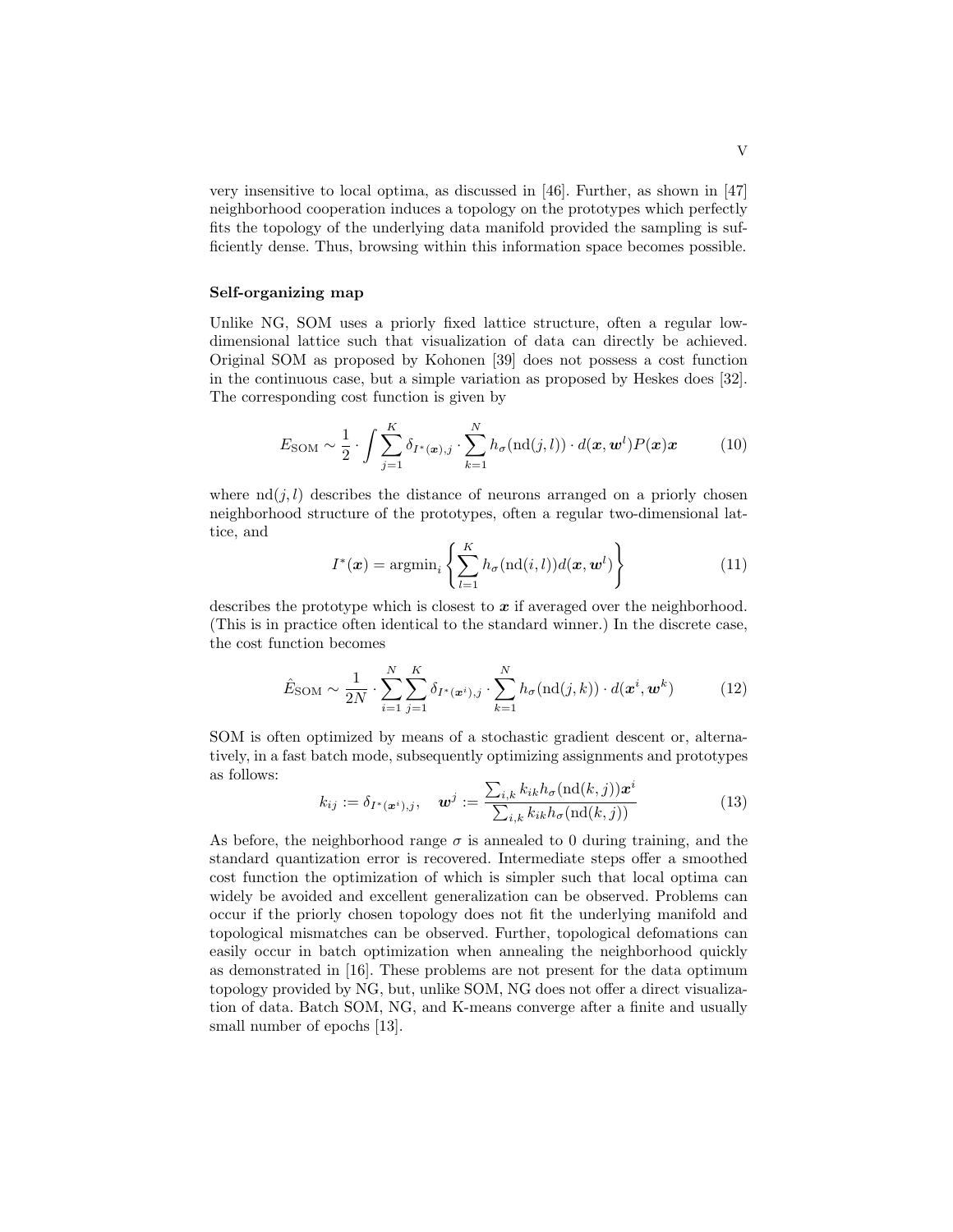# 3 Median clustering

Assume data is characterized only by a matrix of pairwise nonnegative dissimilarities

$$
D = (d(\boldsymbol{x}^i, \boldsymbol{x}^j))_{i,j=1,\ldots,N},\tag{14}
$$

i.e. it is not necessarily contained in an Euclidean space. This setting covers several important situations in biomedical domains such as sequence data which are compared by alignment, time dependent signals for which correlation analysis gives a good dissimilarity measure, or medical images for which problem specific dissimilarity measures give good results. In particular, the data space X is discrete such that prototypes cannot be adapted smoothly within the data space.

The idea of median clustering is to restrict prototype locations to data points. The objective of clustering as stated by the quantization error (4) is well defined if prototypes are restricted to the data set  $w^j \in X$  and the squared Euclidan metric is substituted by a general term  $d(\boldsymbol{x}^i, \boldsymbol{w}^j)$  given by a dissimilarity matrix only. Similarly, the cost functions of neural gas and the self-organizing map remain well-defined for  $w^j \in X$  and arbitrary terms  $d(x^i, w^j)$ . Thereby, the dissimilarities  $D$  need not fulfill the conditions of symmetry or the triangle inequality.

One can derive learning rules based on the cost functions in the same way as batch clustering by means of a subsequent optimization of prototype locations and assignments. For NG, optimization of the cost function

$$
\hat{E}_{\rm NG} \sim \frac{1}{2N} \cdot \sum_{i=1}^N \sum_{j=1}^K h_\sigma(\mathrm{rk}(\bm{x}^i,\bm{w}^j)) \cdot d(\bm{x}^i,\bm{w}^j)
$$

with the constraint  $\mathbf{w}^j \in X$  yields the following algorithm for median NG:

init  
\nrepeat  
\n
$$
k_{ij} := \text{rk}(\boldsymbol{x}^i, \boldsymbol{w}^j)
$$
\n
$$
\boldsymbol{w}^j := \text{argmin}_{\boldsymbol{x}^l} \sum_{i=1}^N h_{\sigma}(k_{ij}) d(\boldsymbol{x}^i, \boldsymbol{x}^l)
$$

Unlike batch NG, a closed solution for optimum prototype locations does not exist and exhaustive search is necessary. In consequence, one epoch has time complexity  $\mathcal{O}(N^2K)$  compared to  $\mathcal{O}(NK)$  for batch NG (neglecting sorting of prototypes). Because of the discrete locations of prototypes, the probability that prototypes are assigned to the same location becomes nonzero. This effect should be avoided e.g. by means of adding random noise to the distances in every run or via an explicit collision prevention mechanism, as in [52] for the median SOM.

Similarly, median SOM can be derived from the cost function  $\hat{E}_{\mathrm{SOM}}$ . The following algorithm is obtained:

init  
\nrepeat  
\n
$$
k_{ij} := \delta_{I^*(\boldsymbol{x}^i),j}
$$
\n
$$
\boldsymbol{w}^j := \operatorname{argmin}_{\boldsymbol{x}^l} \sum_{i=1}^N \sum_{k=1}^K k_{ik} h_{\sigma}(\operatorname{nd}(k,j)) d(\boldsymbol{x}^i, \boldsymbol{x}^l)
$$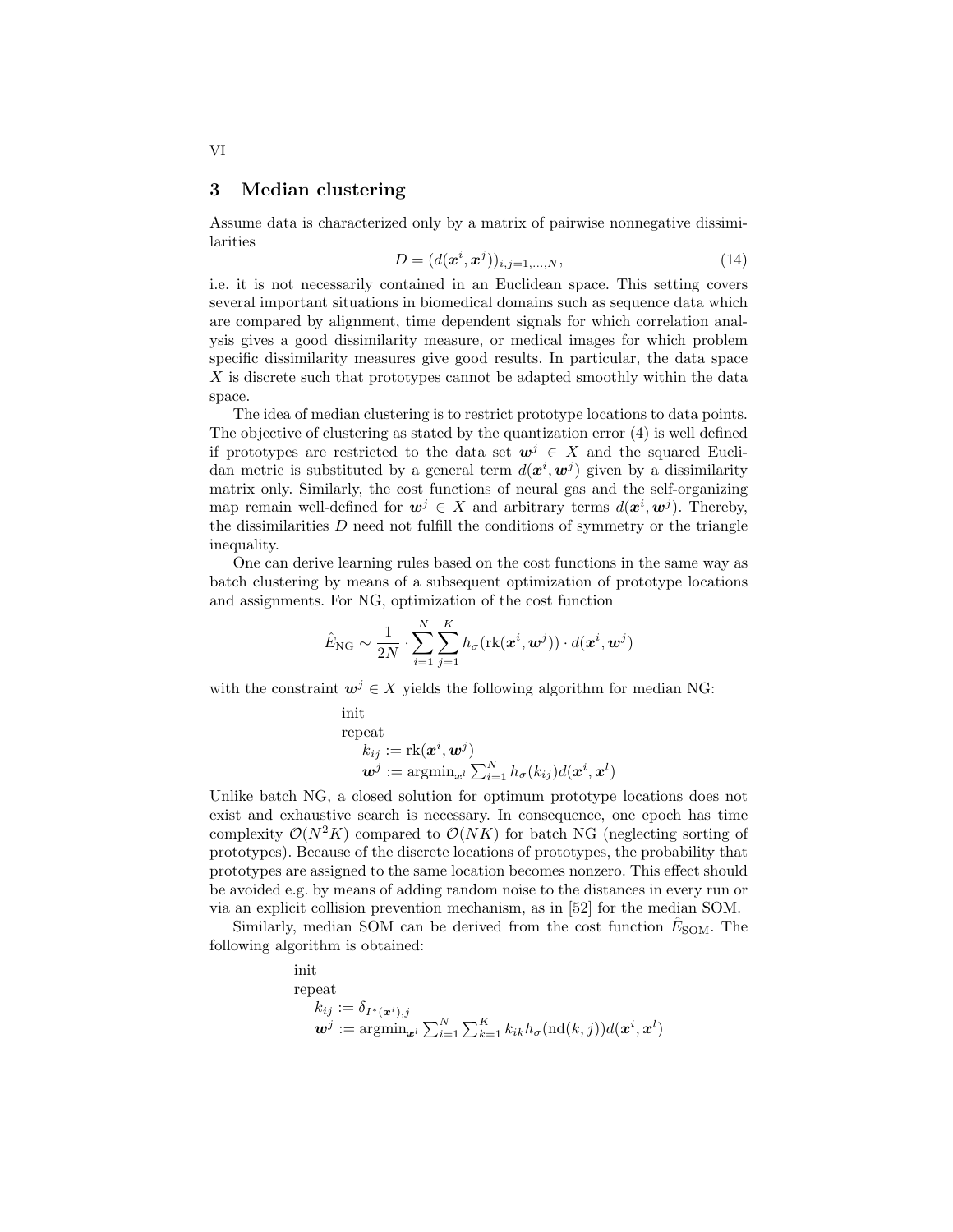As for median NG, prototypes have to be determined by exhaustive search leading to  $\mathcal{O}(N^2K)$  complexity per epoch.

Median clustering can be used for any given matrix  $D$ . It has been shown in [13] that both, median SOM and median NG converge in a finite number of steps, because both methods subsequently minimize the respective underlying cost function until they arrive at a fixed point of the algorithm. A simple demonstration of the behavior of median NG can be found in Fig. 1. The popular iris data set (see [15, 5]) consists of 150 points and 3 classes.

Data are standardized to z-scores and batch NG and median NG is applied using 6 prototypes. Dimensions 3 and 4 are plotted together with the prototypes found by batch NG and median NG, respectively in Fig. 1. Obviously, the result is very similar, the quantization error of batch NG being 40.96, while median NG displays the slightly larger quantization error 44.85 due to the restriction of prototypes to data points. The classification accuracy obtained by posterior labeling is 0.84 for batch NG as compared to 0.92 for median NG. Since the prior class information is not taken into account during training, standard batch NG yields a larger classification error despite from its larger prototype flexibility.

### Supervision

Often, additional label information is available for (parts of) the data set. Unsupervised data inspection and clustering does not take this information into account and cluster boundaries do not follow class distributions of the priorly known classes unless they coincide with unsupervised clusters in the data. This can be avoided by taking prior label information into account. We assume that a class label  $y^i$  is available for every data point  $x^i$ . We assume  $y^i \in \mathbb{R}^d$ , i.e. d classes are represented by means of a full disjunctive coding (i.e.,  $y_j^i = \delta_{c^i,j}$ , where  $c^i$  is the index of the class for the data point  $x^i$ , including the possibility of fuzzy assignments. We equip every prototype  $\mathbf{w}^j$  with a label  $\mathbf{Y}^j \in \mathbb{R}^d$ which is adapted during training. This vector represents the class label of the prototype, i.e. the average labels of data in its receptive field.

The aim of semisupervised clustering and data inspection is to determine prototypes and their labels in such a way that prototypes represent data point faithfully and they take the labeling into account, i.e. the prototype labels should correspond to the label of data points of its receptive field. To achieve this goal, the distance of a prototype  $w^j$  from a data point  $x^i$  is extended towards

$$
d_{\beta}(\boldsymbol{x}^{i}, \boldsymbol{w}^{j}) := \beta \cdot d(\boldsymbol{x}^{i}, \boldsymbol{w}^{j}) + (1 - \beta) \cdot d(\boldsymbol{y}^{i}, \boldsymbol{Y}^{j})
$$
(15)

where  $d(\mathbf{y}^i, \mathbf{Y}^j)$  denotes the squared Euclidean distance of the labels  $\mathbf{y}^i$  and  $\mathbf{Y}^j$ , and  $\beta \in (0, 1)$  balances the goal to represent the input data and the labels within the receptive field correctly.

This extended distance measure can be directly integrated into the cost functions of NG and SOM. Depending on the form of the distance measure, an extension of batch optimization or median optimization becomes possible. In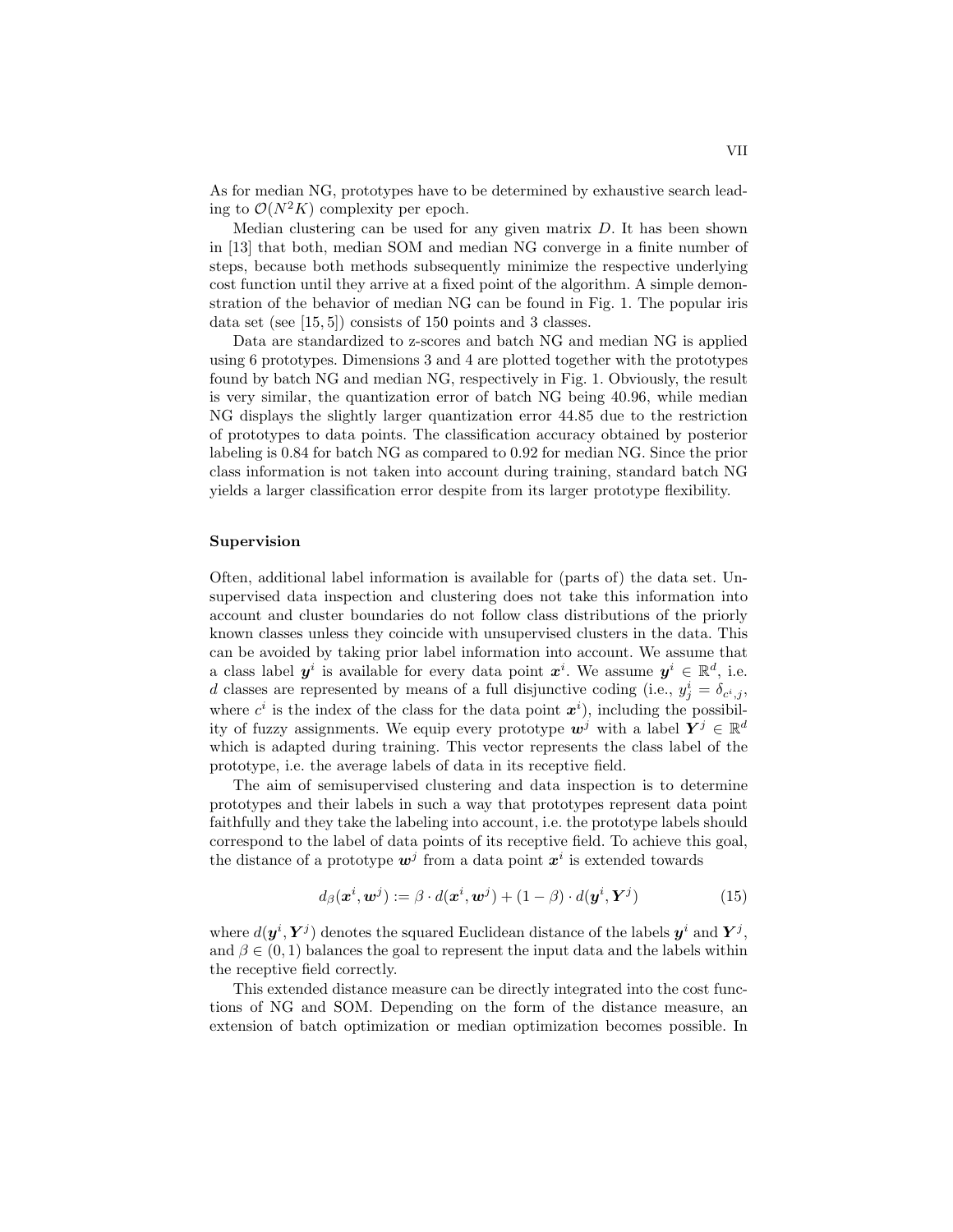both cases, the standard batch optimization scheme is accompanied by the label updates, which yields

$$
\boldsymbol{Y}^{j} = \sum_{i} h_{\sigma}(k_{ij}) \cdot y^{i} / \sum_{i} h_{\sigma}(k_{ij}) \qquad (16)
$$

for batch and median NG, respectively, and

$$
\mathbf{Y}^j = \sum_{ik} k_{ik} h_{\sigma}(\text{nd}(k,j)) \cdot y^i / \sum_{ik} k_{ik} h_{\sigma}(\text{nd}(k,j)) \tag{17}
$$

for batch and median SOM, respectively. It can be shown in the same way as for standard batch and median clustering, that these supervised variants converge after a finite number of epochs towards a fixed point of the algorithm.

The effect of supervision can exemplarly be observed for the iris data set: supervised batch NG with supervision parameter  $\beta = 0.5$  causes the prototypes to follow more closely the prior class borders in particular in overlapping regions and, correspondingly, an improved classification accuracy of 0.95 is obtained for supervised batch NG. The mixture parameter  $\beta$  constitutes a hyperparameter of training which has to be optimized according to the given data set. However, in general the sensitivity with respect to  $\beta$  seems to be quite low and the default value  $\beta = 0.5$  is often a good choice for training. Further, supervision for only part of the training data  $x^i$  is obviously possible.

### Experiments

We demonstrate the behavior of median NG for a variety of biomedical benchmark problems. NG is intended for unsupervised data inspection, i.e. it can give hints on characteristic clusters and neighborhood relationships in large data sets. For the benchmark examples, prior class information is available, such that we can evaluate the methods by means of their classification accuracy. For semisupervised learning, prototypes and corresponding class labels are directly obtained from the learning algorithm. For unsupervised training, posterior labeling of the prototypes based on a majority vote of their receptive fields can be used. For all experiments, repeated cross-validation has been used for the evaluation.

Wisconsin breast cancer The Wisconsin breast cancer diagnostic database is a standard benchmark set from clinical proteomics [56]. It consists of 569 data points described by 30 real-valued input features: digitized images of a fine needle aspirate of breast mass are described by characteristics such as form and texture of the cell nuclei present in the image. Data are labeled by two classes, benign and malignant.

The data set is contained in the Euclidean space such that we can compare all clustering versions as introduced above for this data set using the Euclidean metric. We train 40 neurons using 200 epochs. The dataset is standardized to z-scores and randomly split into two halfs for each run. The result on the test set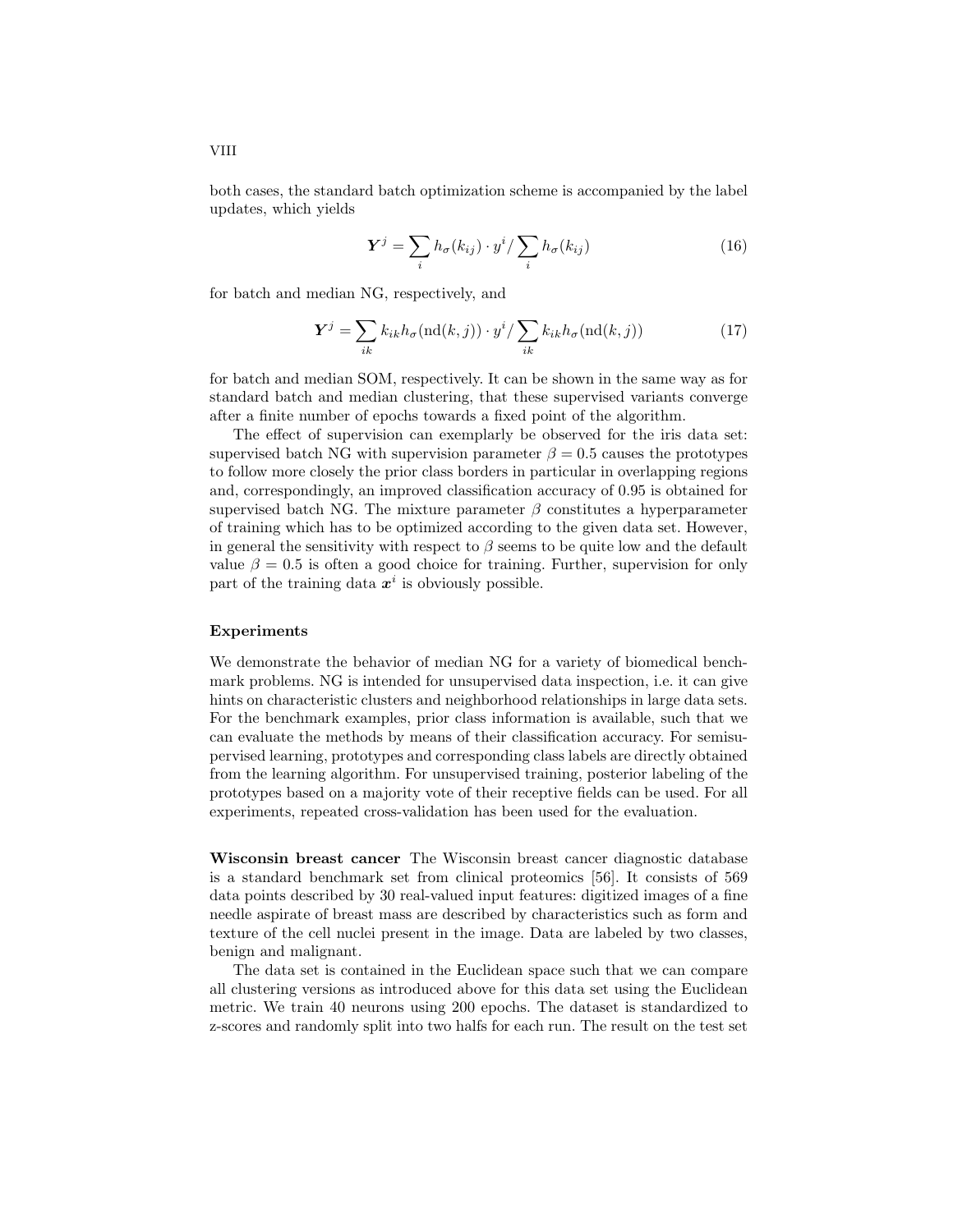averaged over 100 runs is reported. We obtain a test set accuracy of 0.957 for the supervised version and 0.935 for the unsupervised version, both setting  $\beta = 0.1$ which is optimum for these cases. Results for simple K-means without neighborhood cooperation yield an accuracy 0.938 for standard (unsupervised) K-means resp. 0.941 for supervised K-means. Obviously, there are only minor, though significant differences of the results of the different clustering variants on this data set: incorporation of neighborhood cooperation allows to improve K-means, incorporation of label information allows to improve fully unsupervised clustering. As expected, Euclidean clustering is superior to median versions (using the squared Euclidean norm) because the number of possible prototype locations is reduced for median clustering. However, the difference is only 1.3%, which is quite remarkable because of the comparably small data set, thus dramatically reduced flexibility of prototype locations.

The article [56] reports a test set accuracy of 0.97% using 10-fold crossvalidation and a supervised learning algorithm (a large margin linear classifier including feature selection). This differs from our best classification result by 1.8%. Thereby, the goal of our approach is a faithful prototype-based representation of data, such that the result is remarkable.

Chromosomes The Copenhagen chromosomes database is a benchmark from cytogenetics [45]. A set of 4200 human chromosomes from 22 classes (the autosomal chromosomes) are represented by the grey levels of their images and transferred to strings which represent the profile of the chromosome by the thickness of their silhouettes. This data set is non-Euclidean, consisting of strings of different length, and standard neural clustering cannot be used. Median versions, however, are directly applicable. The edit distance (also known as the Levenshtein distance [43]), is a typical distance measure for two strings of different length, as described in [35, 49]. In our application, distances of two strings are computed using the standard edit distance whereby substitution costs are given by the signed difference of the entries and insertion/deletion costs are given by 4.5 [49].

The algorithms have been run using 100 neurons and 100 epochs per run. Supervised median neural gas achieves an accuracy of 0.89 for  $\beta = 0.1$ . This improves by 6% compared to median K-means. A larger number of prototypes allows to further improve this result: 500 neurons yield an accuracy of 0.93 for supervised median neural gas clustering and 0.91 for supervised median K-means clustering, both taken for  $\beta = 0.1$ . This is already close to the results of fully supervised k-nearest neighbor classification which uses all points of the training set for classification. 12-nearest neighbors with the standard edit distance yields an accuracy 0.944 as reported in [35] whereas more compact classifiers such as feedforward networks or hidden Markov models only achieve an accuracy less than 0.91, quite close to our results for only 100 prototypes.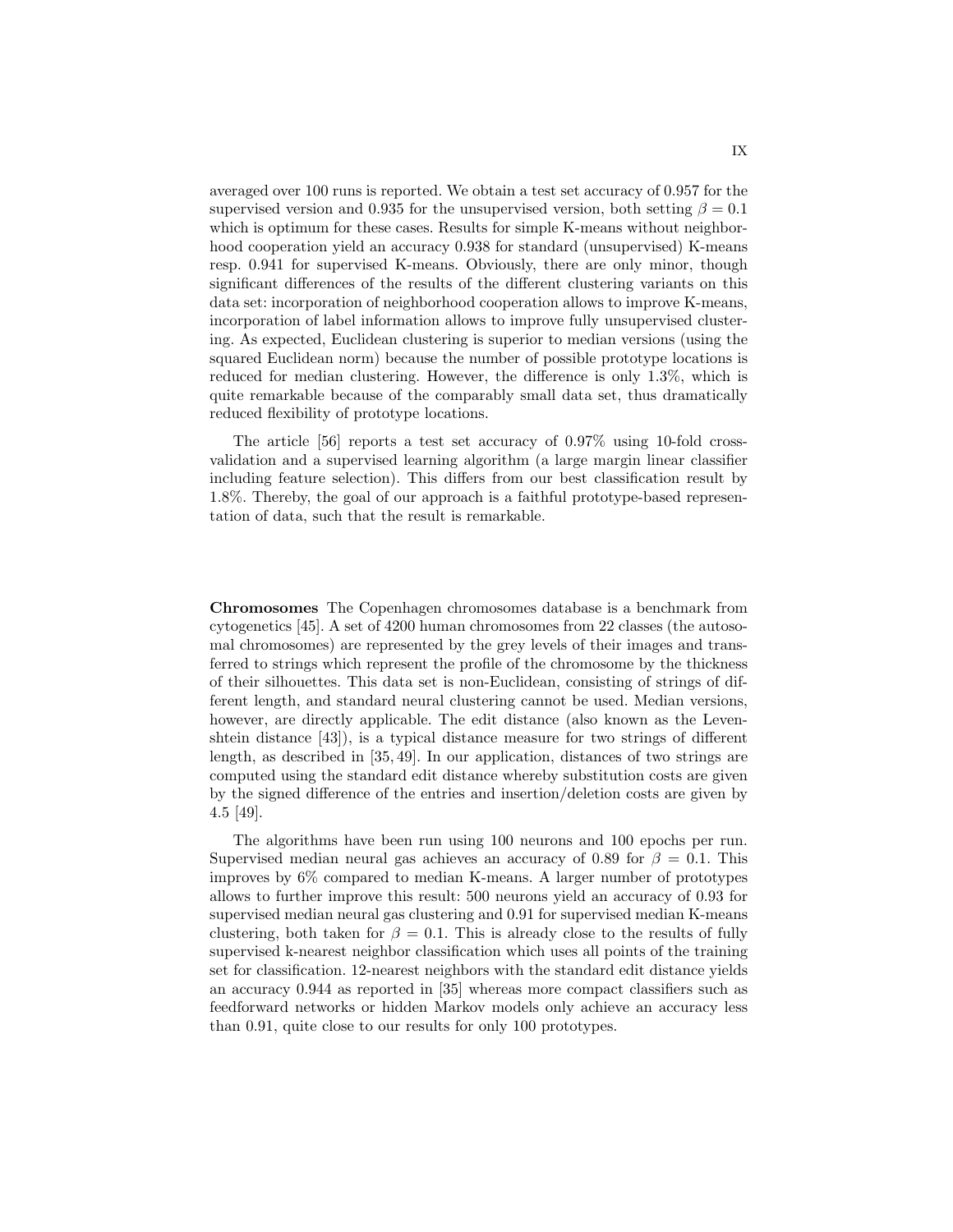#### Proteins

The evolutionary distance of 226 globin proteins is determined by alignment as described in [48]. These samples originate from different protein families: hemoglobin- $\alpha$ , hemoglobin- $\beta$ , myoglobin, etc. Here, we distinguish five classes as proposed in [23]: HA, HB, MY, GG/GP, and others.

We use 30 neurons and 300 epochs per run. The accuracy on the test set averaged over 50 runs is reported in Fig. 2. Here, optimum mixing parameters can be observed for supervised median neural gas and  $\beta \in [0.5, 0.9]$ , indicating that the statistics of the inputs guides the way towards a good classification accuracy. However, an integration of the labels improves the accuracy by nearly 10% compared to fully unsupervised clustering. As beforehand, integration of neighborhood cooperation is well suited in this scenario. Unlike the results reported in [23] for SVM which uses one-versus-rest encoding, the classification in our setting is given by only one clustering model. Depending on the choice of the kernel, [23] reports errors which approximately add up to 0.04 for the leaveone-out error. This result, however, is not comparable to our results due to the different error measure. A 1-nearest neighbor classifier yields an accuracy 0.91 for our setting (k-nearest neighbor for larger k is worse; [23] reports an accumulated leave-one-out error of 0.065 for 1-nearest neighbor) which is comparable to our (clustering) results.

Thus, unsupervised or semi-supervised data inspection which accounts for both, data statistics and prior labeling, reaches a classification accuracy comparable to fully supervised approaches, i.e. the clusters found by median NG are meaningful in these cases.

# 4 Fast implementations

As pointed out previously, the computational cost of median clustering algorithms is quite high: the exhaustive search for the best prototypes leads to a cost of  $\mathcal{O}(N^2K)$  per epoch (for both median NG and median SOM). This cost is induced by the need for evaluating a sum of the following form

$$
\sum_{i=1}^N \alpha_{i,l,j} d(\boldsymbol{x}^i, \boldsymbol{x}^l),
$$

where  $x^{l}$  is a candidate for prototype j. Evaluating this sum is a  $\mathcal{O}(N)$  operation which has to be repeated for each candidate  $(N)$  possibilities) and for each prototype  $(K \times S)$ . As the coefficients of the sums depends on j, it might seem at first glance that there is no way to reduce the cost.

#### 4.1 Block summing

However, the prior structure of the SOM can be leveraged to reduce the total cost to  $\mathcal{O}(N^2 + NK^2)$  per epoch [12]. Let  $C_j^*$  denote the receptive field of prototype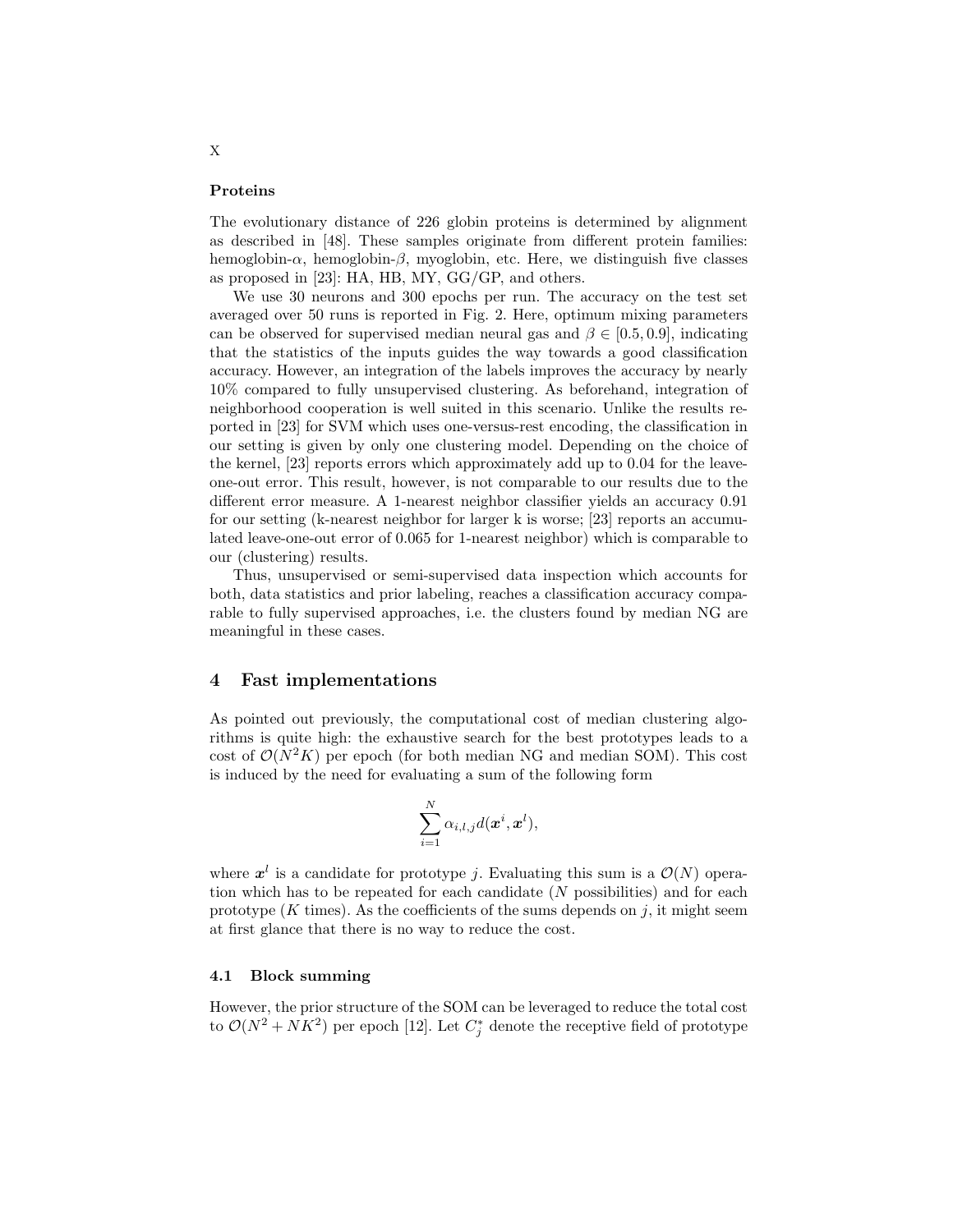$j$ , more precisely

$$
C_j^* := \{i \in \{1, \ldots, N\} \mid I^*(\mathbf{x}^i) = j\}.
$$

Then the prototype  $w^j$  is given by

$$
\boldsymbol{w}^{j} = \arg\min_{\boldsymbol{x}^{l}} \sum_{k=1}^{K} h_{\sigma}(\mathrm{nd}(k, j)) \sum_{i \in C_{k}^{*}} d(\boldsymbol{x}^{i}, \boldsymbol{x}^{l}).
$$

The main advantage of this formulation over the standard one is that there is now a clean separation between components that depend on j (the  $h_{\sigma}(\text{nd}(k, j))$ ) terms) and those that do not (the sums  $\sum_{i \in C^*_k} d(\mathbf{x}^i, \mathbf{x}^l)$ ). This leads to the following version of the median SOM [12]:

init  
\nrepeat  
\n
$$
C_j^* := \{i \in \{1, ..., N\} \mid I^*(\mathbf{x}^i) = j\}
$$
 (receptive field calculation)  
\n
$$
S(k, l) := \sum_{i \in C_k^*} d(\mathbf{x}^i, \mathbf{x}^l)
$$
 (block summing)  
\n
$$
\mathbf{w}^j := \arg \min_{\mathbf{x}^l} \sum_{k=1}^K h_{\sigma}(\text{nd}(k, j)) S(k, l)
$$
 (prototype calculation)

There are  $N \times K$  block sums  $S(k, l)$  which can be computed in  $\mathcal{O}(N^2)$  operations as the  $(C_k^*)_{1\leq k\leq N}$  form a partition of the dataset. Then the exhaustive search involves only summing  $K$  values per candidate prototype (and per prototype), leading to a total cost of  $\mathcal{O}(NK^2)$  (of the same order as the computation of the receptive fields). The total computational load is therefore  $\mathcal{O}(N^2 + NK^2)$ . In practice, the speed up is very high. For instance, with the optimized Java implementation proposed in [12]<sup>3</sup>, a standard  $\mathcal{O}(N^2K)$  implementation of the median SOM uses approximately 5.7 seconds per epoch on the Chromosomes dataset  $(N = 4200)$  for  $K = 100$  prototypes (arranged on a  $10 \times 10$  hexagonal grid) on a standard workstation<sup>4</sup>. Under identical conditions, the above algorithm uses only 0.25 second per epoch while providing exactly the same results (this is 23 times faster than the standard implementation, see Table 1 for a summary of the timing results for the Median SOM variants).

Obviously, the speed up strongly depends on both  $N$  and  $K$ . For example if K is raised to 484 (for a regular hexagonal grid of size  $22 \times 22$ ), the standard implementation of the median SOM uses approximately 30.1 seconds per epoch, with the block summing algorithm uses only 3.67 seconds per epoch. This is still more than 8 times faster than the standard implementation, but as expected the speed up factor is worse than with a lower value of  $K$ . Nevertheless as reflected in the theoretical cost analysis, extensive simulations conducted in [12] have shown that the block summing algorithm is always faster than the standard approach which has therefore no reason to be used.

<sup>3</sup> Available at http://gforge.inria.fr/projects/somlib/

<sup>4</sup> AMD Athlon 64 3000+ processor with 2GB of main memory, running Fedora Linux 7 and with Sun 1.6 java virtual machine in server mode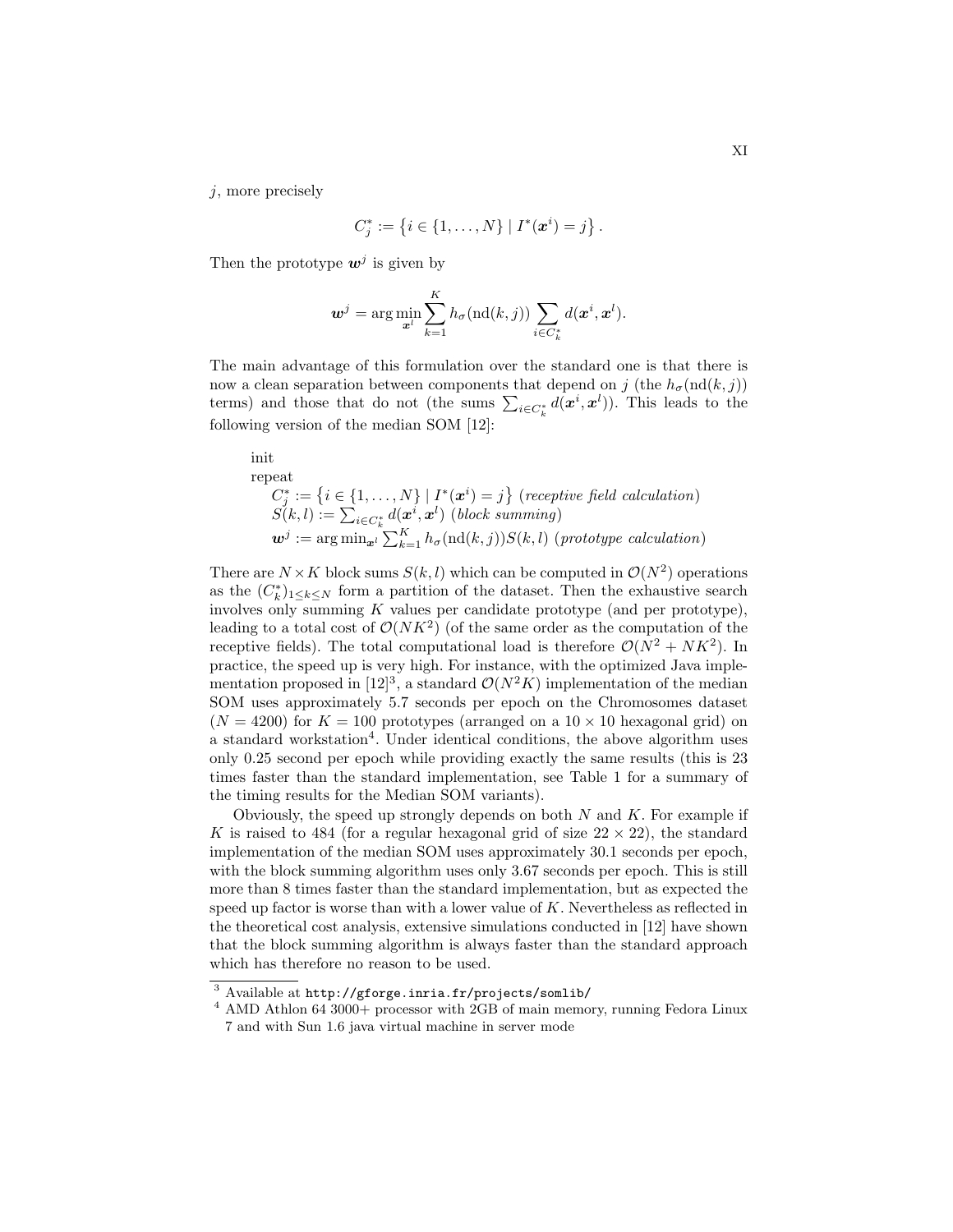#### 4.2 Heuristic search

Additional reduction in the actual running time of the median SOM can be obtained via the branch and bound principle from combinatorial optimization [11]. The goal of branch and bound [42] is to avoid to perform an exhaustive search to solve a minimization problem by means of two helper procedures. The first procedure is a partition method to be applied to the search space (the branch part of the method). The second procedure provides quickly a guaranteed lower bound of the criterion to be minimized on any class of the partition of the search space (the *bound* part of the method). By *quickly* one means faster than an exhaustive evaluation of the criterion on the class.

A standard implementation of the minimization of a function  $f$  by an exhaustive search on the search space  $S$  proceeds as follows:

> initialise best to  $s_1 \in \mathcal{S}$ initialise *fbest* to  $f(best)$ for all  $s \in \mathcal{S} \setminus \{s_1\}$  do compute  $f(s)$ if  $f(s)$  < flest update best to s and flest to  $f(s)$

To save some evaluations of  $f$ , a branch and bound search proceeds as follows:

compute  $C_1, \ldots, C_K$  a partition of S initialise *fbest* and *best* by an exhaustive search in  $C_1$ for  $i = 2, \ldots, K$ compute a lower bound g for f on  $C_i$ if  $g <$  fbest update best and fbest by an exhaustive search in  $C_i$ 

The gain comes from the possibility of pruning entire regions (classes) of the search space when the lower bound of the criterion  $f$  on such a region is higher than the best value found so far. The best gain is achieved when all regions except  $C_1$  are pruned. Obviously, the order in which the partition classes are searched is crucial in obtaining good performances.

In the median SOM, the search space is the dataset. This provides a natural branching procedure as the receptive fields  $(C_j^*)_{1 \leq j \leq K}$  of the prototypes of the SOM build a partition of the dataset. If the receptive fields have comparable sizes, i.e., around  $N/K$ , branch and bound can reduce the search space for each prototype from a size of  $N$  to a size of  $N/K$ , in the optimal case (perfect branching). This could reduce the cost of the search from  $\mathcal{O}(NK^2)$  to  $\mathcal{O}(NK + K^2)$ . Indeed, in the ideal case, one would only evaluate the quality criterion  $\sum_{k=1}^{K} h_{\sigma}(\text{nd}(k, j))S(k, l)$  for candidate prototypes from one cluster (this would cost  $\mathcal{O}(K(N/K)) = \mathcal{O}(N)$  and then compare the best value to the lower bound of each other cluster  $(\mathcal{O}(K))$  additional operations).

The bounding procedure needs to provide a tight lower bound for the following quantity

$$
\min_{\boldsymbol{x}^l \in C_m^*} \sum_{k=1}^K h_{\sigma}(\text{nd}(k,j)) S(k,l).
$$

XII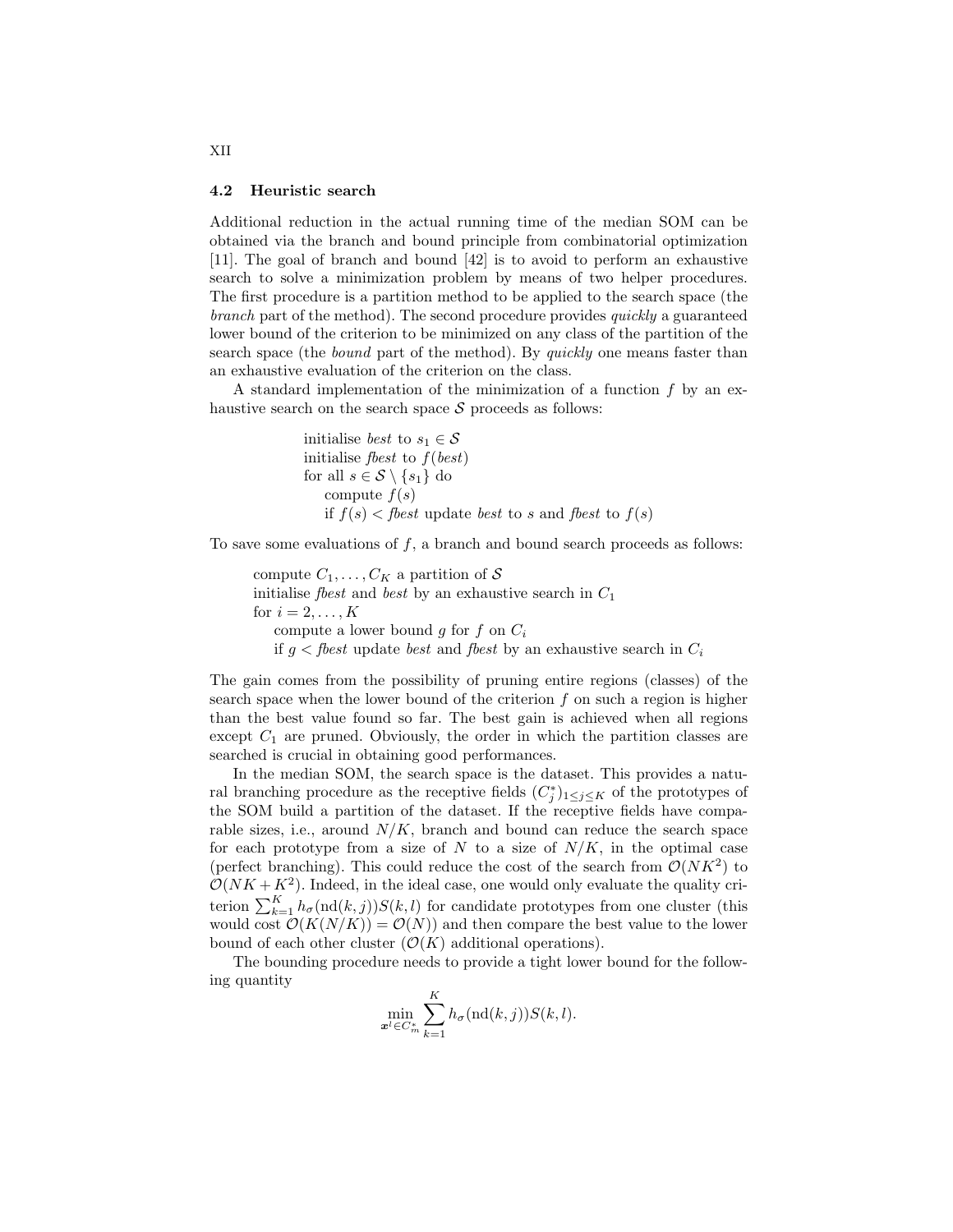A class of lower bounds is given by the following equation

$$
\eta(m, j, \Theta) := \sum_{k \in \Theta} h_{\sigma}(\text{nd}(k, j)) \min_{\mathbf{x}^l \in C_m^*} S(k, l), \tag{18}
$$

where  $\Theta$  is a subset of  $\{1, \ldots, K\}$ . There are several reasons for using such bounds. First the quantity  $\min_{\mathbf{x}^l \in C_m^*} S(k, l)$  depends only on k and l: it can be computed once and for all before the exhaustive search phase (in fact in parallel with the computation of the block sum  $S(k, l)$  itself). The additional cost is negligible compared to other costs (there are  $K^2$  values which are computed in  $\mathcal{O}(NK)$  operations). However, computing  $\eta(m, j, \{1, \ldots, K\})$  is costly, as the search process will need this bound for all  $m$  and  $j$ , leading to a total cost of  $\mathcal{O}(K^3)$ : this is small compared to  $\mathcal{O}(N^2 + NK^2)$  but not negligible when K is large, especially compared to the best case cost  $(\mathcal{O}(N^2 + NK + K^2))$  with perfect branching).

It is therefore interesting in theory to consider strict subsets of  $\{1, \ldots, K\}$ , in particular the singleton  $\Theta = \{j\}$  which leads to the very conservative lower bound  $h_\sigma(\text{nd}(j, j)) \min_{\mathbf{x}^l \in C_m^*} S(j, l)$ , for which the computation cost is only  $\mathcal{O}(K^2)$ for all  $m$  and  $j$ . Despite its simplicity, this bound leads to very good results in practice [11] because when the neighborhood influence is annealed during training,  $h_{\sigma}(\text{nd}(k, j))$  gets closer and closer to the Kronecker function  $\delta_{k,j}$ .

Compared to the improvements generated by reducing the complexity to  $\mathcal{O}(N^2 + NK^2)$ , the speed up provided by branch and bound is small. Under exactly the same conditions as in the previous section, the time needed per epoch is 0.22 second (compared to 0.25) when the bounds are computed with  $\Theta = \{j\}$ and 0.14 second when  $\Theta = \{1, \ldots, K\}$  (which shows that perfect branching does not happen as the  $\mathcal{O}(K^3)$  cost of the bounds calculation does not prevent from getting a reasonable speed up). Complex additional programming tricks exposed in  $[11, 12]$  can reduce even further the running time in some situation (e.g., when K is very large), but on the Chromosomes dataset with  $K = 100$ , the best time is obtained with the algorithm described above. The speed up compared to a naive implementation is nevertheless quite large as the training time is divided by 40, while the results are guaranteed to be exactly identical.

| Algorithm                                                       |       | $K = 100 K = 484$ |
|-----------------------------------------------------------------|-------|-------------------|
| Standard implementation                                         | 5.74  | 30.1              |
| <b>Block Summing</b>                                            | 0.248 | 3.67              |
| Branch and bound $\Theta = \{j\}$                               | 0.224 | 2.92              |
| Branch and bound $\Theta = \{1, \ldots, K\}$                    | 0.143 | 1.23              |
| Branch and bound $\Theta = \{1, , K\}$ and early stopping 0.141 |       | 0.933             |

Table 1. Average time needed to complete an epoch of the Median SOM (in seconds) for the Chromosomes dataset

When  $K$  is increased to 484 as in the previous section, the time per epoch for  $\Theta = \{j\}$  is 2.92 seconds and 1.23 seconds when  $\Theta = \{1, \ldots, K\}$ . In this case,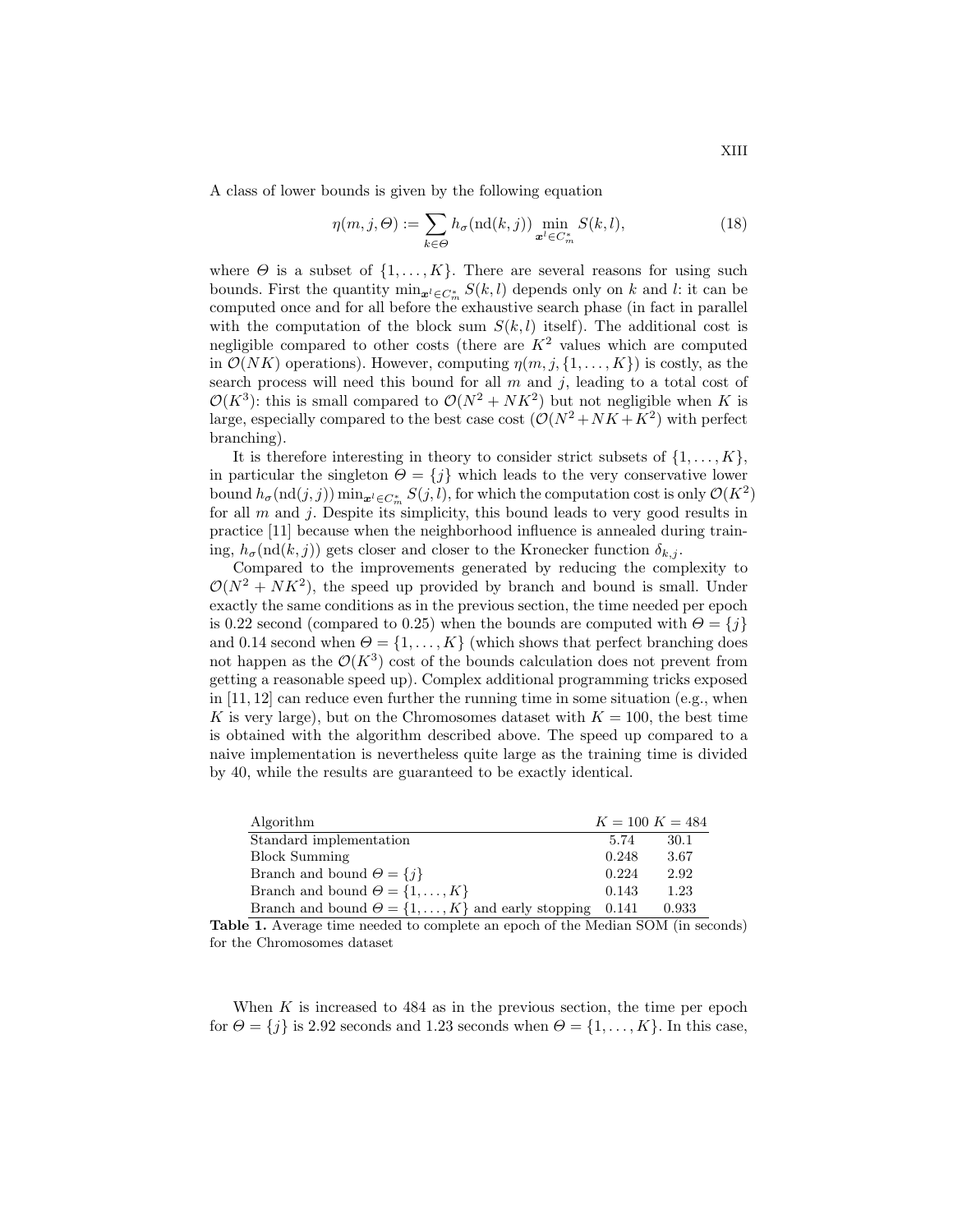the "early stopping" trick described in [11, 12] (see also the next Section) can be used to bring down this time to 0.93 second per epoch. This is more than 32 times faster than the naive implementation and also almost 4 times faster than the block summing method. Branch and bound together with early stopping complement therefore the block summing improvement in the following sense: complement therefore the block summing improvement in the following sense:<br>when K is small (of the order of  $\sqrt{N}$  or below), block summing is enough to reduce the algorithmic cost to an acceptable  $\mathcal{O}(N^2)$  cost. While K grows above this limit, branch and bound and early stopping manage to reduce the influence of the  $\mathcal{O}(NK^2)$  term on the total running time.

### 4.3 Median Neural Gas

Unfortunately the solutions described above cannot be applied to median NG, as there is no way to factor the computation of  $\sum_{i=1}^{N} h_{\sigma}(k_{ij}) d(x^{i}, x^{l})$  in a similar way as the one used by the median SOM. Indeed, the idea is to find in the sum sub-parts that do not depend on  $j$  (the prototype) so as to re-use them for all the prototypes. The only way to achieve this goal is to use a partition on the dataset (i.e., on the index i) such that the values that depend on j,  $h_{\sigma}(k_{ij})$ , remain constant on each class. This leads to the introduction of a partition  $R<sup>j</sup>$ whose classes are defined by

$$
R_k^j = \left\{ i \in \{1, \ldots, N\} \mid \mathrm{rk}(\boldsymbol{x}^i, \boldsymbol{w}^j) = k \right\}.
$$

This is in fact the partition induced by the equivalence relation on  $\{1, \ldots, N\}$ defined by  $i \sim_j i'$  if and only if  $h_{\sigma}(k_{ij}) = h_{\sigma}(k_{i'j})$ . Using this partition, we have

$$
\sum_{i=1}^{N} h_{\sigma}(k_{ij}) d(\boldsymbol{x}^i, \boldsymbol{x}^l) = \sum_{k=1}^{K} h_{\sigma}(k) \sum_{i \in R_k^j} d(\boldsymbol{x}^i, \boldsymbol{x}^l).
$$
 (19)

At first glance, this might look identical to the factorisation used for the median SOM. However there is a crucial difference: here the partition depends on j and therefore the block sums  $\sum_{i \in R_k^j} d(\bm{x}^i, \bm{x}^l)$  cannot be precomputed (this factorization will nevertheless prove very useful for early stopping).

For both algorithms, the fast decrease of  $h_{\sigma}$  suggests an approximation in which small values of  $\alpha_{i,l,j}$  (i.e., of  $h_{\sigma}(k_{ij})$  and of  $h_{\sigma}(nd(k,j))$ ) are discarded. After a few epochs, this saves a lot of calculation but the cost of initial epochs remains unchanged. Moreover, this approximation scheme changes the results of the algorithms, whereas the present section focuses on exact and yet fast implementation of the median methods.

A possible source of optimization for median NG lies in the so called "early stopping" strategy exposed for the median SOM in [11, 12]. The idea is to leverage the fact that the criterion to minimize is obtained by summing positive values. If the sum is arranged in such as way that large values are added first, the partial result (i.e., the sum of the first terms of the criterion) can exceed the best value obtained so far (from another candidate). Then the loop that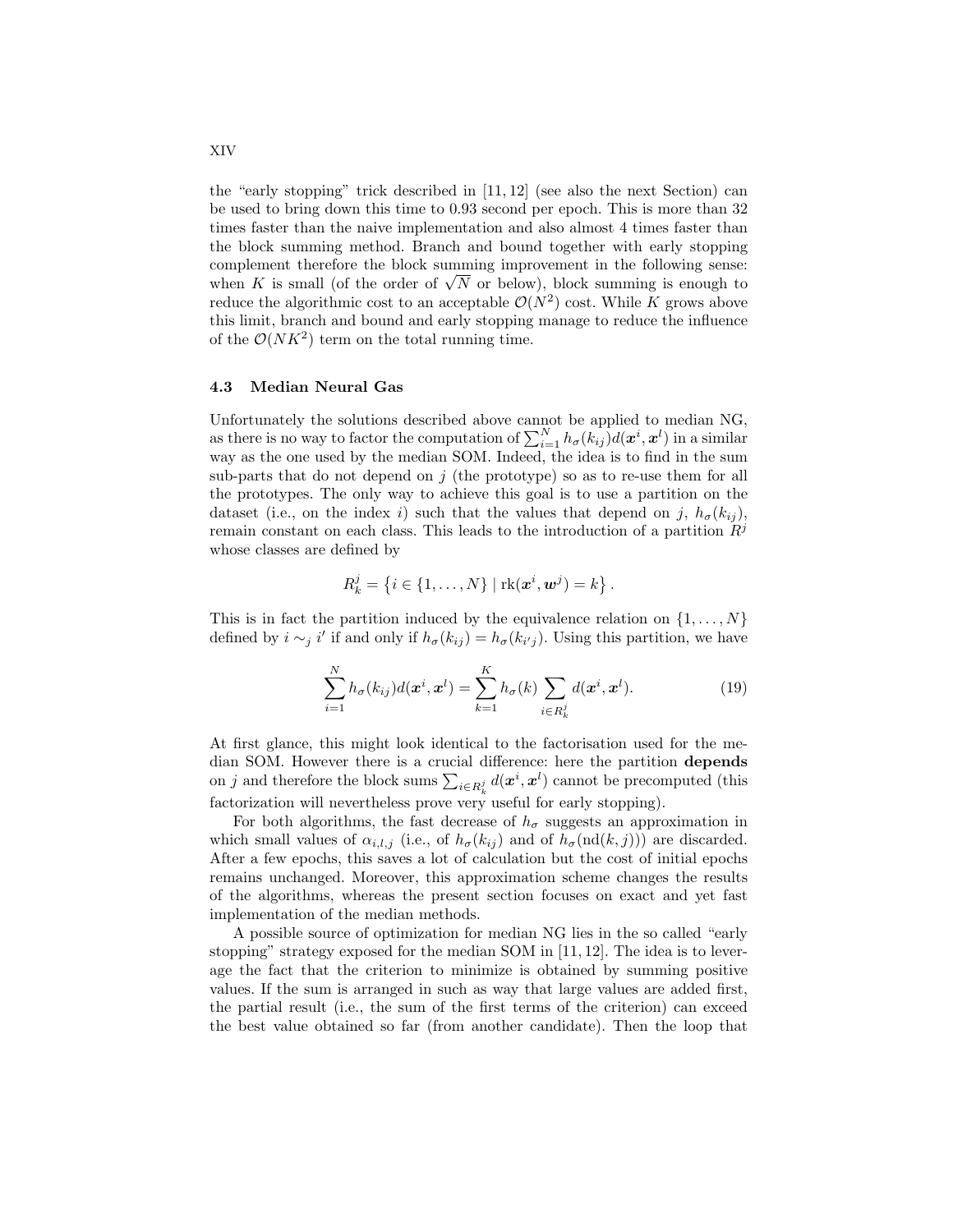implements the summing can be stopped prematurely reducing the cost of the evaluation of the criterion. Intuitively, this technique works if the calculation are correctly ordered: individual values in the sum should be processed in decreasing order while candidate prototypes should be tested in order of decreasing quality.

For the median SOM, as shown in [11, 12], early stopping, while interesting in theory, provides speed up only when  $K$  is large as the use of block summing has already reduced the cost of the criterion evaluation from  $\mathcal{O}(N)$  to  $\mathcal{O}(K)$ . On the Chromosomes dataset for instance, the previous Section showed that early stopping gains nothing for  $K = 100$  and saves approximately 24% of the running time for  $K = 484$  (see Table 1).

However, as there is no simplification in the criterion for median NG, early stopping could cause some improvement, especially as the sorting needed to compute the rk function suggests an evaluation order for the criterion and an exploration order during the exhaustive search.

The computation of  $\boldsymbol{w}^j := \arg \min_{x^l} \sum_{i=1}^N h_{\sigma}(k_{ij}) d(x^i, x^l)$  by an early stopping algorithm takes the following generic form:

> $q := \infty$ for  $l \in \{1, \ldots, N\}$  (candidate loop)  $s := 0$ for  $i \in \{1, \ldots, N\}$  (inner loop)  $s := s + h_{\sigma}(k_{ij})d(\boldsymbol{x}^i, \boldsymbol{x}^l)$ if  $s > q$  break the inner loop endfor (inner loop) if  $s < q$  then  $q := s$  $\bm{w}^j := \bm{x}^l$ endif endfor (candidate loop)

Ordering Both loops (*candidate* and *inner*) can be performed in specific orders. The *candidate loop* should analyse the data points  $x^l$  in decreasing quality order, i.e., it should start with  $x^l$  such that  $\sum_{i=1}^N h_{\sigma}(k_{ij})d(x^i, x^l)$  is small and end with the points that have a large value of this criterion. This optimal order is obviously out of reach because computing it implies the evaluation of all the values of the criterion, precisely what we want to avoid. However, Median Neural Gas produces clusters of similar objects, therefore the best candidates for prototype  $w<sup>j</sup>$  are likely to belong to the receptive field of this prototype at the previous epoch. A natural ordering consists therefore in trying first the elements of this receptive field and then elements of the receptive fields of other prototypes in increasing order of dissimilarities between prototypes. More precisely, with

$$
C_k := \{ i \in \{1, ..., N\} \mid I(\mathbf{x}^i) = k \},
$$

the candidate loop starts with  $C_{j_1} = C_j$  and proceeds through the  $(C_{j_i})_{1 \leq i \leq K}$ with  $d(\mathbf{w}^j, \mathbf{w}^{j_{i-1}}) \leq d(\mathbf{w}^j, \mathbf{w}^{j_i})$ . Computing this order is fast  $(\mathcal{O}(K^2 \log K)$  operations for the complete prototype calculation step).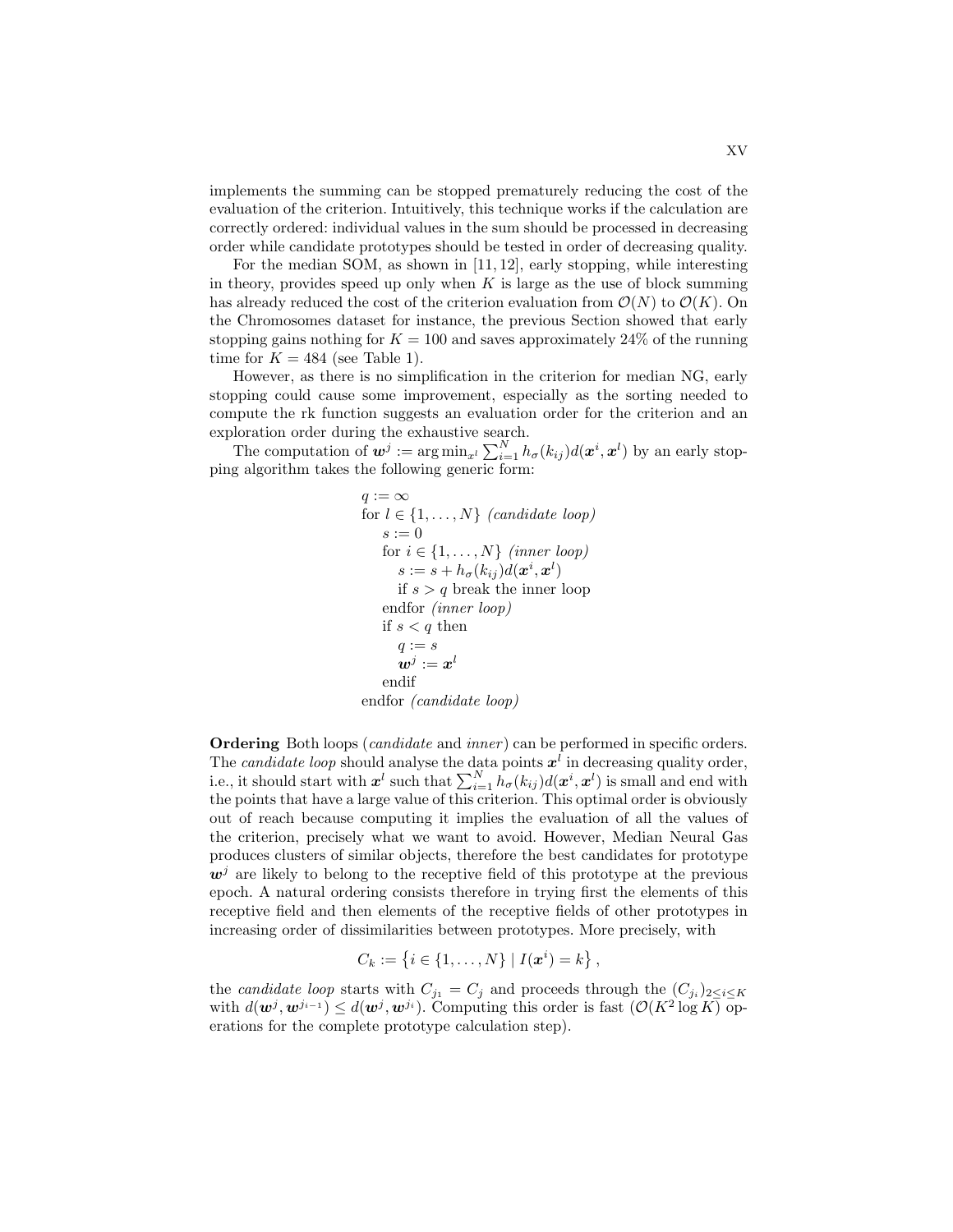Another solution consists in ordering the *candidate loop* according to increasing ranks  $k_{lj}$  using the partition  $R^j$  defined previously instead of the receptive fields.

The *inner loop* should be ordered such that s increases as quickly as possible: high values of  $h_{\sigma}(k_{ij})d(\boldsymbol{x}^i, \boldsymbol{x}^l)$  should be added first. As for the *candidate loop* this cannot be achieved exactly without loosing all benefits of the early stopping. A simple solution consists again in using the partition  $R<sup>j</sup>$ . The rational is that the value of  $h_{\sigma}(k_{ij})d(\boldsymbol{x}^i, \boldsymbol{x}^l)$  is likely to be dominated by the topological term  $h_{\sigma}(k_{ij})$ , especially after a few epochs when  $h_{\sigma}$  becomes peaked in 0. This ordering has three additional benefits. As explained above, the factorized representation provided by equation (19) allows to save some calculations. Moreover,  $R<sup>j</sup>$  can be computed very efficiently, as a side effect of computing the ranks  $k_{ij}$ . If they are stored in a NK array,  $R^j$  is obtained by a single pass on the index set  $\{1, \ldots, N\}$ . Computing the  $R^j$  for all j has therefore a  $\mathcal{O}(NK)$  cost. Finally,  $R^j$  can also be used for ordering the candidate loop.

It should be noted that using different orderings for the candidate loop can lead to different final results for the algorithm in case of ties between candidates for prototypes. In practice, the influence of such differences is extremely small, but contrarily to the SOM for which all experiments produced in [11, 12] and in this chapter gave exactly the same results, regardless of the actual implementation, variants of the Median Neural Gas exhibit a small variability in the results (less than one percent of differences in the quantization error, for instance). Those differences have been neglected as they could be suppressed via a slightly more complex implementation in which ties between candidate prototypes are broken at random (rather than via the ordering); using the same random generator would produce exactly the same results in all implementations.

Early stopping granularity Experiments conducted in  $[11, 12]$  have shown that early stopping introduces a non negligible overhead to the inner loop simply because it is the most intensive part of the algorithm which is executed  $N^2K$ times in the worst case. A coarse grain early stopping strategy can be used to reduce the overhead at the price of a more complex code and of less early stops. The idea is to replace the standard *inner loop* by the following version:

> $s := 0$ for  $m \in \{1, ..., M\}$  (monitoring loop) for  $i \in B_m$  (internal loop)  $s := s + h_{\sigma}(k_{ij}) d(\boldsymbol{x}^i, \boldsymbol{x}^l)$ endfor (internal loop) if  $s > q$  break the monitoring loop endfor (monitoring loop)

The main device is a partition  $B = (B_1, \ldots, B_M)$  of  $\{1, \ldots, N\}$  which is used to divide the computation into uninterrupted calculations (internal loops) and to check on a periodic basis by the *monitoring loop*. The value of  $M$  can be used to tune the grain of the early stopping with a classical trade-off between the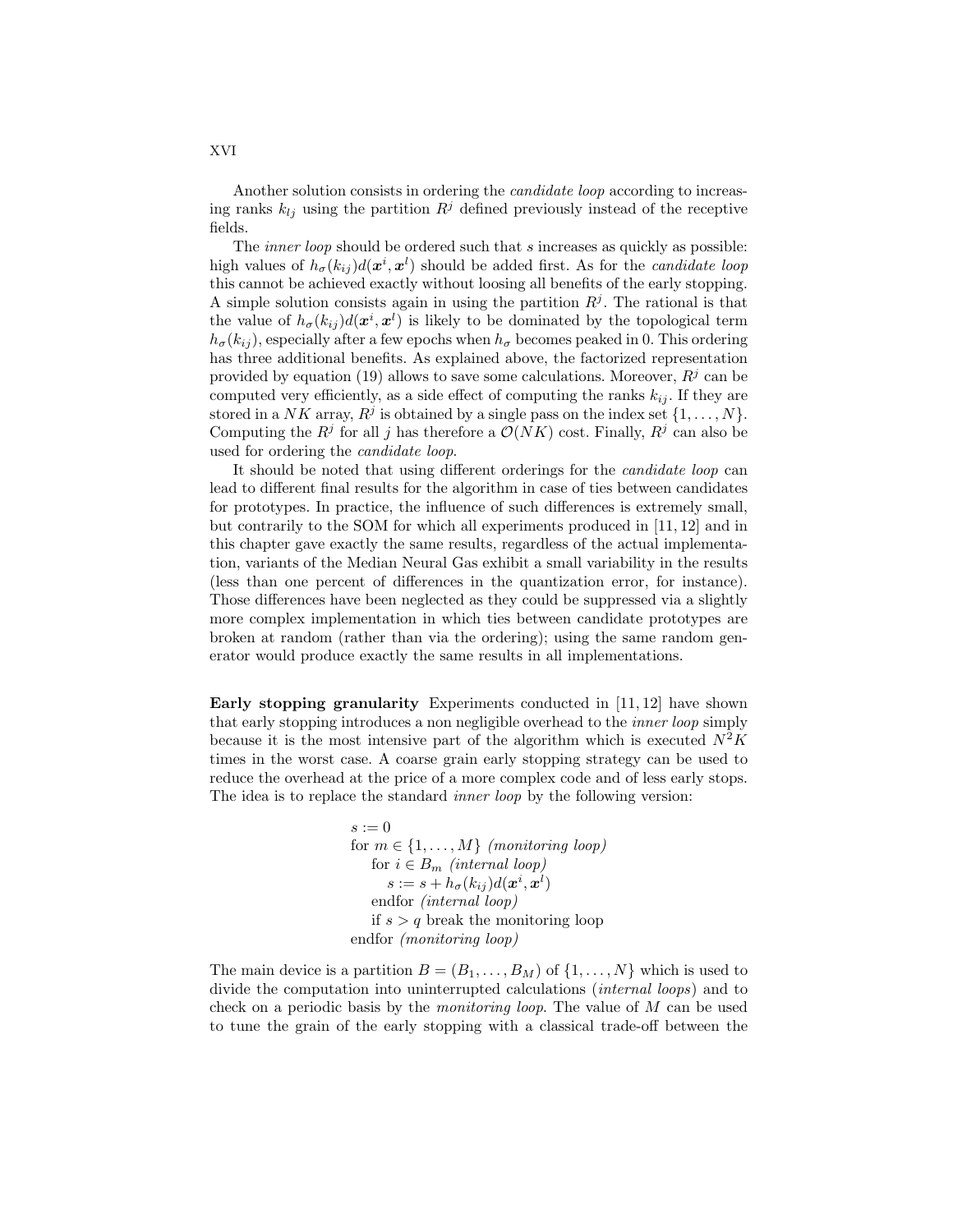granularity of the monitoring and its overhead. In this chapter, we have focused on a particular way of implementing this idea: rather than using an arbitrary partition B, we used the  $R<sup>j</sup>$  partition. It has two advantages over an arbitrary one: is provides an interesting ordering of the monitoring loop (i.e., in decreasing order of  $h_{\sigma}(k_{ij})$  and allows the code to use the factorized equation (19).

| Algorithm                                          |       | $K = 100 K = 500$ |
|----------------------------------------------------|-------|-------------------|
| Standard implementation                            | 5.31  | 25.9              |
| Early stopping without ordering                    | 5.26  | 24.3              |
| Early stopping with <i>candidate loop</i> ordering | 4.38  | 20.7              |
| Full ordering and fine grain early stopping        | 1.16  | 7.45              |
| Full ordering and coarse grain early stopping      | 0.966 | 5.91              |

Table 2. Average time needed to complete an epoch of the Median Neural Gas (in seconds) for the Chromosomes dataset

Experiments Variants of the early stopping principle applied to Median Neural Gas were tested on the Chromosomes  $(N = 4200)$  with  $K = 100$  and  $K = 500$ . They are summarized in Table 2. The standard implementation corresponds to the exhaustive search  $\mathcal{O}(N^2K)$  algorithm. The need for ordering is demonstrated by the results obtained by a basic implementation of early stopping in which the natural data ordering is used for both *candidate* and *inner* loops. Moreover, while the candidate loop order based on receptive fields reduces the running time, the gain remains limited when the inner loop is not ordered (the running time is reduced by approximately 20% compared to the standard implementation).

Much better improvements are reached when the  $R<sup>j</sup>$  partitions are used to order both loops. The running time is divided by more than 5 for  $K = 100$  and by more than 4 for  $K = 500$ , when a coarse grain early stopping method is used. The fine grain version is slightly less efficient because of the increased overhead in the inner loop.

The structure of the Median Neural Gas algorithm prevents the use of the block summing trick which is the main source of improvement for the Median SOM. In the case of Neural Gas, early stopping provides better improvement over the state-of-the-art implementation, than it does for the SOM, because it targets an internal loop with  $\mathcal{O}(N)$  complexity whereas the block summing approach leads to a  $\mathcal{O}(K)$  inner loop. In the end, the optimized Median SOM remains much faster than the Median Neural Gas (by a factor 6). However, the SOM is also very sensitive to its initial configuration whereas Neural Gas is rather immune to this problem. In practice, it is quite common to restart the SOM several times from different initial configuration, leading to quite comparable running time for both methods.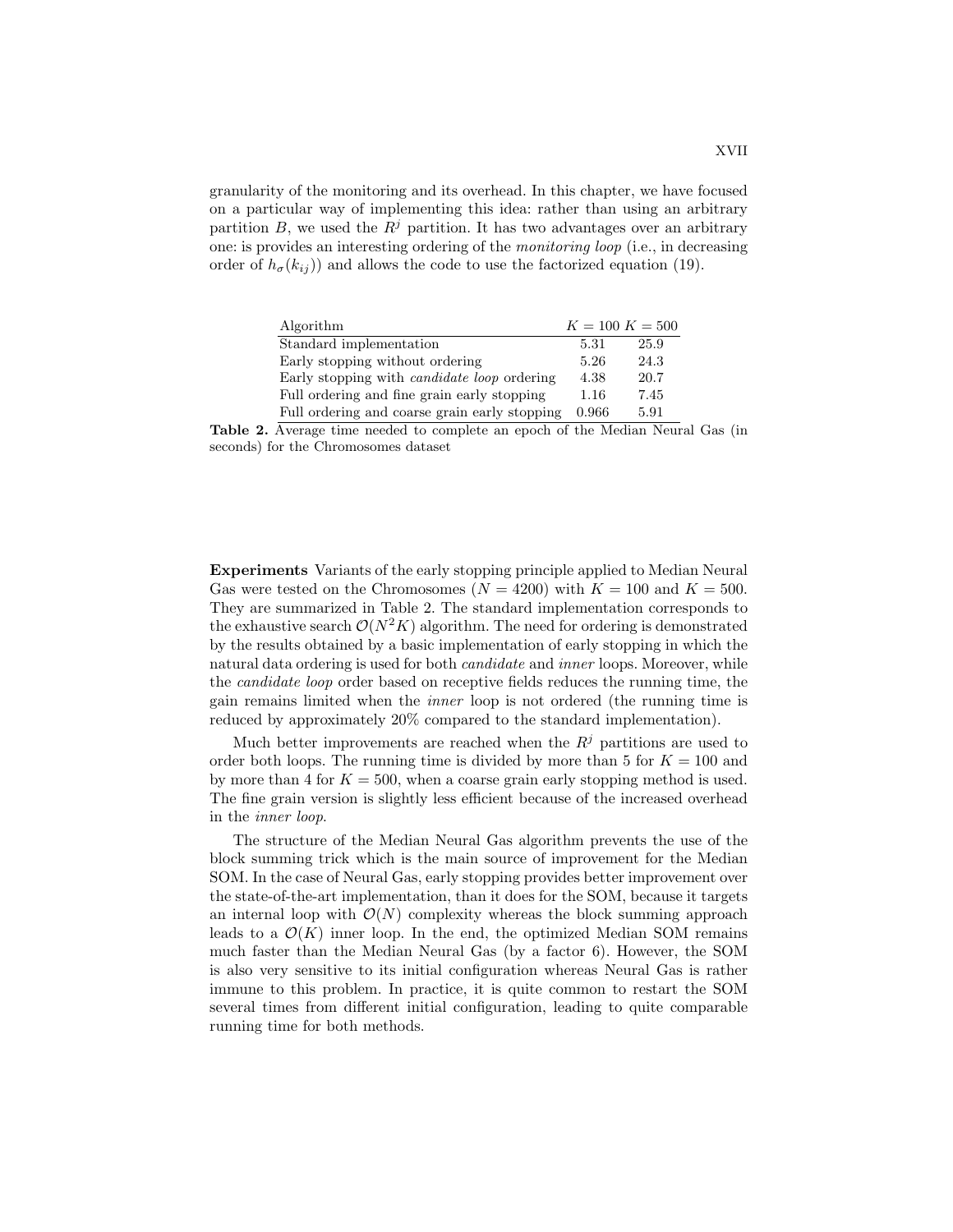# 5 Approximate patch clustering for large data sets

A common challenge today [57], arising especially in computational biology, image processing, and physics, are huge datasets whose pairwise dissimilarities cannot be hold at once within random-access memory during computation, due to the sheer amount of data (a standard workstation with 4 GB of main memory cannot hold more than  $N = 2^{15}$  data points when they are described by a symmetric dissimilarity matrix). Thus, data access is costly and only a few, ideally at most one pass through the data set is still affordable.

Most work in this area can be found in the context of heuristic (possibly hierarchical) clustering on the one side and classical K-means clustering on the other side. Heuristic algorithms often directly assign data consecutively to clusters based on the distance within the cluster and allocate new clusters as required. Several popular methods include CURE, STING, and BIRCH [22, 55, 58]. These methods do not rely on a cost function such that an incorporation of label information into the clustering becomes difficult.

Extensions of K-means clustering can be distinguished into methods which provide guarantees on the maximum difference of the result from classical Kmeans, such as presented in the approaches [21, 34]. However, these variants use resources which scale in the worst case with a factor depending on N (N being the number of points) with respect to memory requirements or passes through the data set. Alternatives are offered by variants of K-means which do not provide approximation guarantees, but which can be strictly limited with respect to space requirements and time. An early approach has been proposed in [50]: data are clustered consecutively in small patches, whereby the characteristics of the data and the possibility to compress subsets of data are taken into account. A simpler although almost as efficient method has been proposed in [14]: Standard K-means is performed consecutively for patches of the data whereby each new patch is enriched by the prototypes obtained in the previous patch. A sufficient statistics of the outcome of the last run can thereby easily be updated in a consecutive way, such that the algorithm provides cluster centres after only one pass through the data set, thereby processing the data consecutively in patches of predefined fixed size.

Some of these ideas have been transferred to topographic maps: the original median SOM [41] proposes simple sampling to achieve efficient results for huge data sets. Simple sampling is not guaranteed to preserve the statistics of the data and some data points might not be used for training at all, because of which reason [41] proposes to use all data in the last run. An approach which uses all available statistics consists in an extension of patch clustering towards neural gas and alternatives, as proposed in [3, 2]. This method processes data in patches, thereby integrating the sufficient statistics of results of the previous run, such that all available information processed so far is used in each consecutive clustering step. Since the runs rely on a statistics of the data, the overall result only approximates the optimum solution obtained by standard batch clustering. However, in practice, results are quite good.

XVIII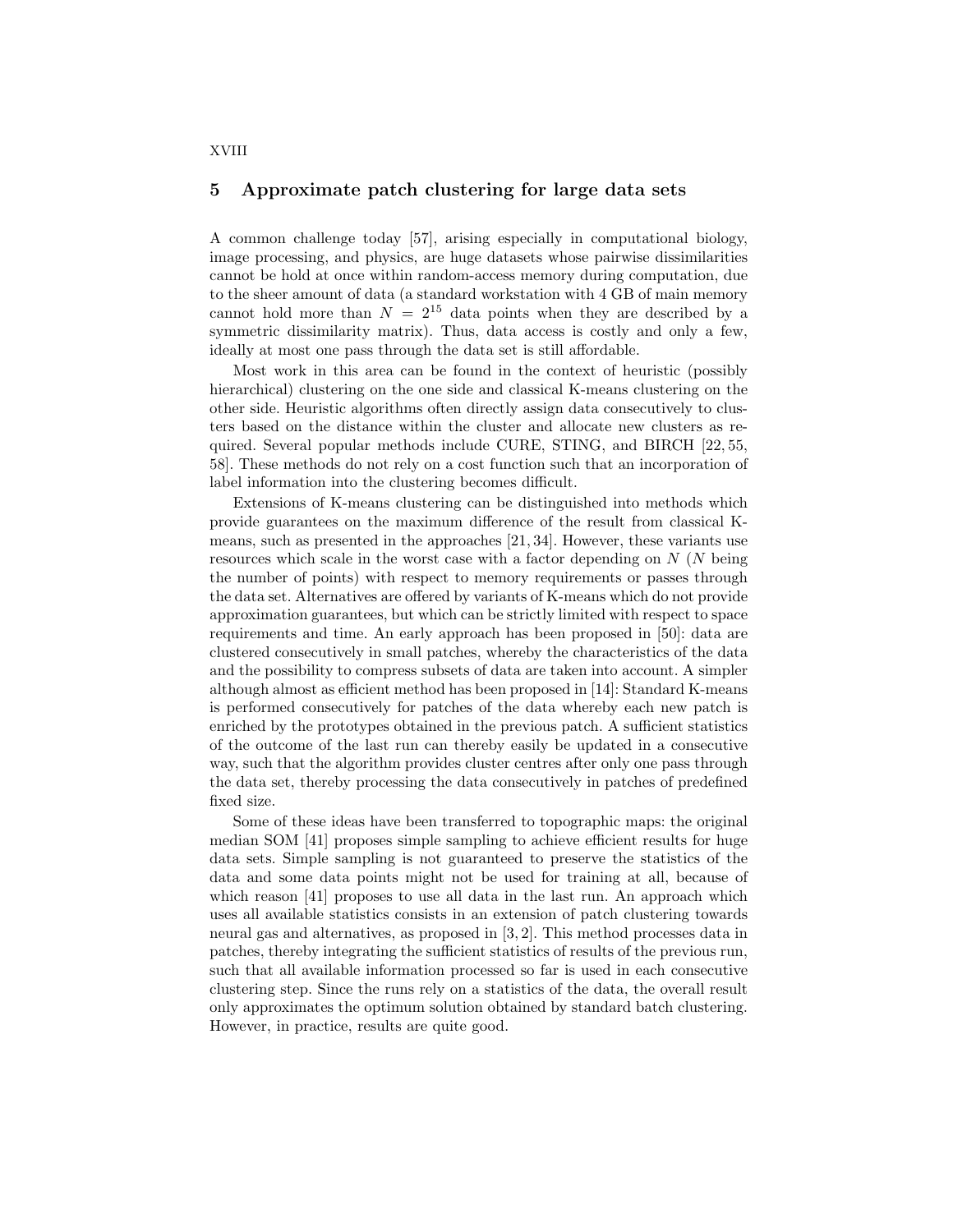An extension of this method to median clustering is possible and yields promising results, as proposed in [29]. Here we give an introduction to this simple and powerful extension of median clustering to huge data sets. As a side effect, this method dramatically reduces the complexity of clustering to linear complexity in N, N being the number of data points.

Assume, as before, a dissimilarity matrix D with entries  $d_{ij}$  representing the dissimilarity of patterns. Here we assume symmetry of the matrix, but no further requirements need to be fulfilled. For huge data sets, only parts of the matrix  $D$  fit into main memory. We assume that access to single elements of the matrix is possible at any time, e.g. the elements are stored in a database or the dissimilarity values are computed on the fly by means of some (possibly complex) dissimilarity measure (such as pairwise alignment of proteins using FASTA). The exact way how dissimilarities are accessed is not relevant for patch clustering.

During processing of patch Median NG,  $n_p$  disjoint patches of fixed size  $p = \lfloor m/n_p \rfloor$  are taken from the dissimilarity matrix D consecutively,<sup>5</sup> where every patch

$$
P_i = (d_{st})_{s,t=(i-1)\cdot p,\dots,i\cdot p-1} \in \mathbb{R}^{p \times p}
$$

is a submatrix of D, representing data points  $(i-1) \cdot p$  to  $i \cdot p - 1$ . The patches are small such that they fit into main memory. The idea of the patch scheme is to add the prototypes from the processing of the former patch  $P_{i-1}$  as additional datapoints to the current patch  $P_i$ , forming an extended patch  $P_i^*$  to work on further. The additional datapoints – the former prototypes – are weighted according to the size of their receptive fields, i.e. how many datapoints they have been representing in the former patch. Therefore, every datapoint  $x^i$ , as a potential prototype, is equipped with a multiplicity  $m_i$ , that is at first initialized with  $m_i = 1$ . Unlike simple sampling strategies, every point of the dataset is considered exactly once and a sufficient statistics of all already processed data is passed to further patches by means of the weighted prototypes.

Unlike the situation of patch NG in Euclidean space [3, 2], where inter-patch distances can always be recalculated with help of the Euclidean metric, we are now dealing with an unknown mathematical space. We have to construct the extended patch from given dissimilarity data. The extended patch  $P_i^*$  is defined as

$$
P_i^* = \begin{pmatrix} d(N_{i-1}) & d(N_{i-1}, P_i) \\ \hline \\ d(N_{i-1}, P_i)^T & P_i \end{pmatrix}
$$

<sup>5</sup> The remainder is no further considered here for simplicity. In the practical implementation the remaining datapoints are simply distributed over the first  $(M - p \cdot n_p)$ patches.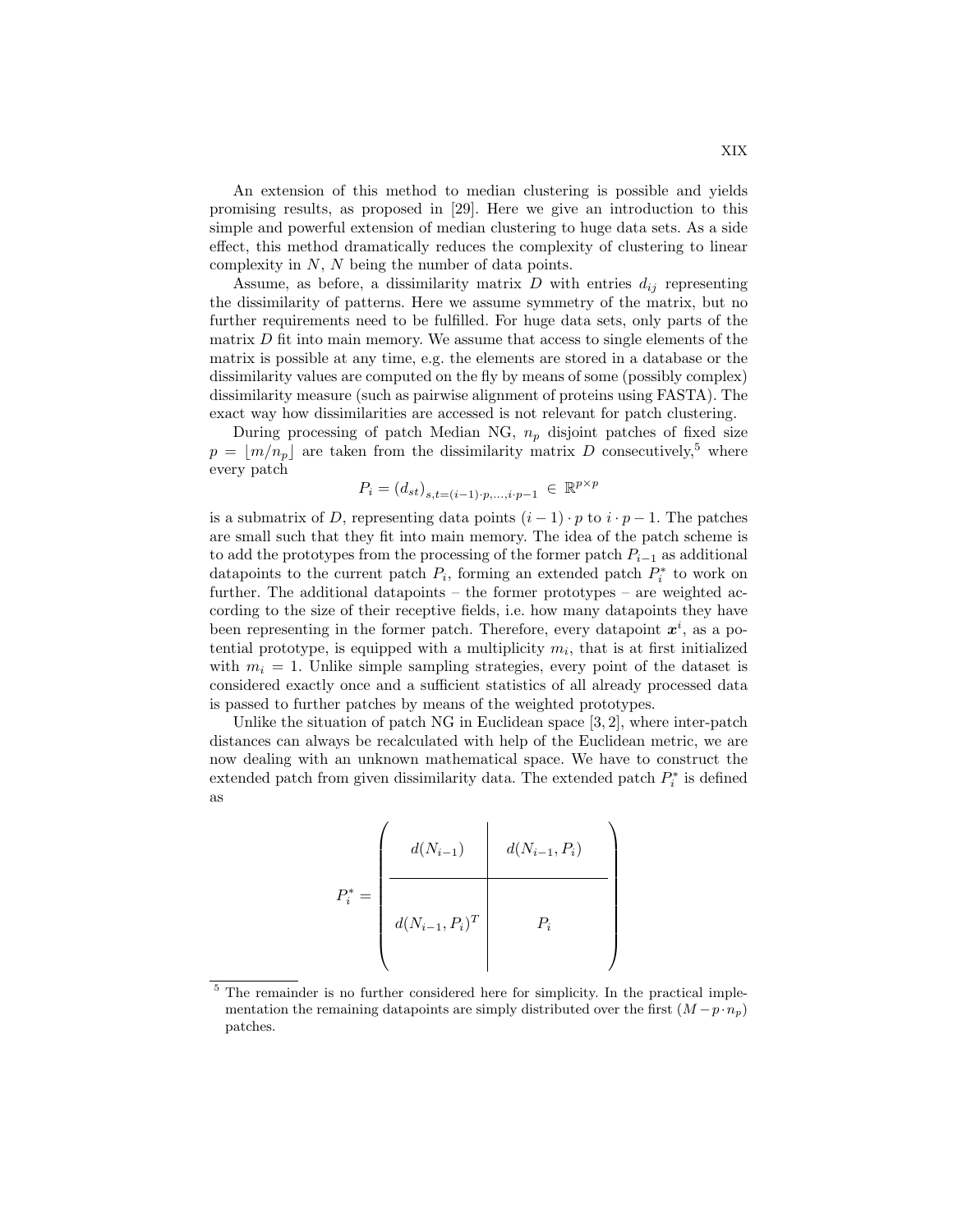where

$$
d(N_{i-1}) = (d_{st})_{s,t \in N_{i-1}} \in \mathbb{R}^{K \times K}
$$
  

$$
d(N_{i-1}, P_i) = (d_{st})_{s \in N_{i-1}, t = (i-1) \cdot p, ..., i \cdot p-1} \in \mathbb{R}^{K \times p}
$$

denote the inter-distances of former prototypes and the distances between former prototypes and current patch points, respectively. Every point is weighted with a multiplicity  $m_j$  which is set to 1 for all new points  $j \in [(i-1) \cdot p, i \cdot p-1]$ . For points which stem from prototypes, the multiplicity is set to the sum of the multiplicities of all points in its receptive field.

To apply median clustering, we have to incorporate these multiplicities into the learning scheme. The cost function becomes

$$
\hat{E}_{\rm NG} \sim \frac{1}{2N} \cdot \sum_{i=1}^N \sum_{j=1}^K h_{\sigma}(\text{rk}(\boldsymbol{x}^i, \boldsymbol{w}^j)) \cdot m_j \cdot d(\boldsymbol{x}^i, \boldsymbol{w}^j)
$$
(20)

where, as before, prototype locations  $\mathbf{w}^j$  are restricted to data points. Optimum ranks are obtained as beforehand. Optimum prototypes are determined by means of the formula

$$
\boldsymbol{w}^{j} = \operatorname{argmin}_{\boldsymbol{x}^{l}} \sum_{i=1}^{N} h_{\sigma}(r_{ij}) \cdot m_{j} \cdot d(\boldsymbol{x}^{i}, \boldsymbol{x}^{l})
$$
(21)

Picking up the pieces, we obtain the following algorithm:

## Patch Median Neural Gas

Cut the first Patch 
$$
P_1
$$
  
Apply Median NG on  $P_1 \longrightarrow$  Prototypes  $N_1$   
Update Multiplicities  $m_j$   
Repeat for  $i = 2, ..., n_p$   
Cut patch  $P_i$   
Construct Extended Patch  $P_i^*$  using  $P_i$  and  $N_{i-1}$   
Apply modified Median NG with Multiplicities  
 $\longrightarrow$  Prototypes  $N_i$   
Update Multiplicities  $m_j$ 

Return final Prototypes  $N_{n_p}$ 

Median SOM can be extended to patch clustering in a similar way.

We demonstrate the behavior of patch clustering on the breast cancer data set which has been used beforehand. Here, we compare data points with the Cosine Measure

$$
d_{cos}(\boldsymbol{x}^i,\boldsymbol{x}^j)=1-\frac{\boldsymbol{x}^i\cdot\boldsymbol{x}^j}{\|\boldsymbol{x}^i\|_2\cdot\|\boldsymbol{x}^j\|_2}
$$

.

Standard median batch NG for 40 neurons and 100 epochs yields an average classification accuracy of 0.95 in a repeated 10-fold cross-validation. In comparison, patch median NG with 5 patches, i.e. 114 data points per patch, arrives at a

XX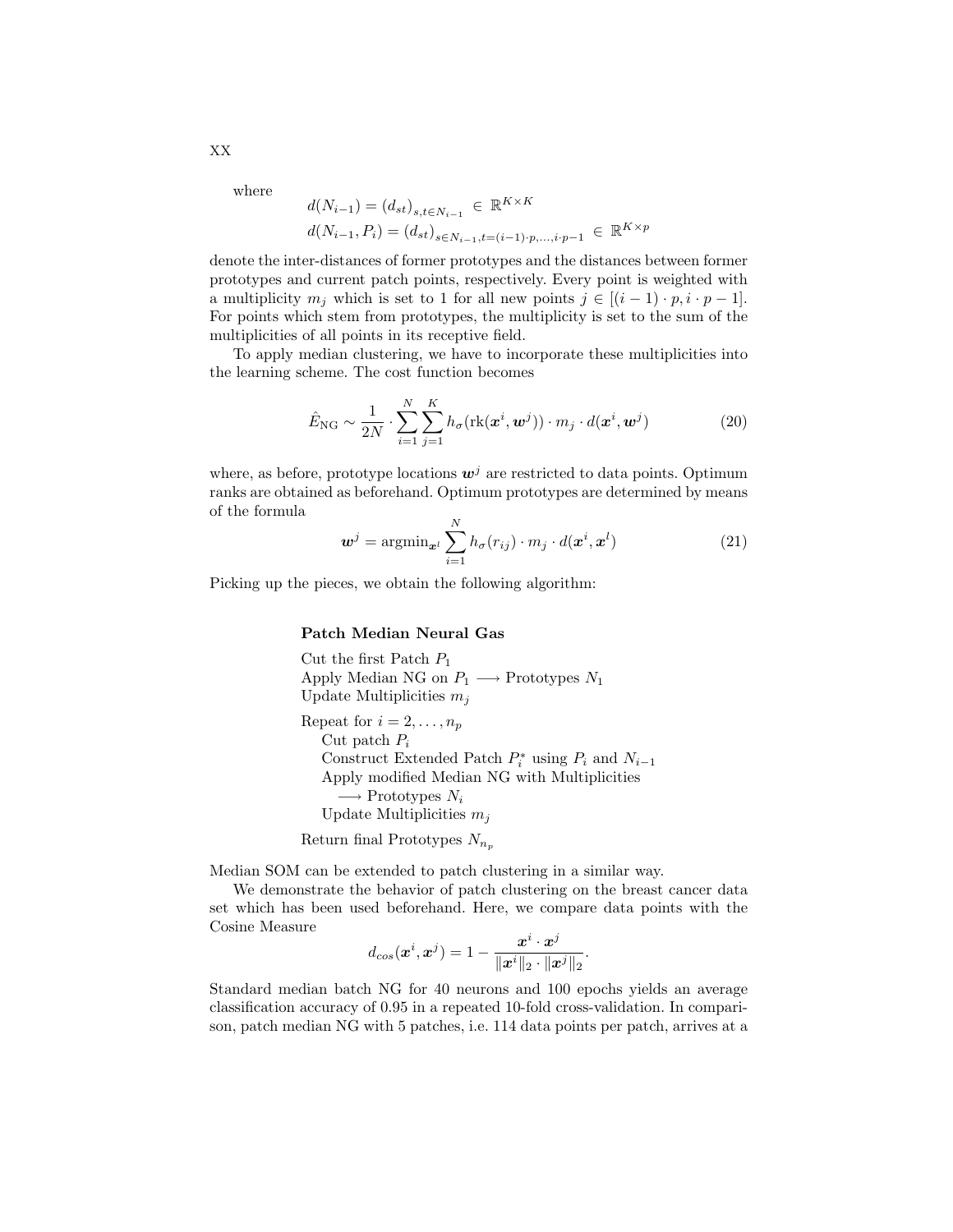classification accuracy of 0.94, yielding only a slight decrease of the classification accuracy.

The complexity of standard median NG is improved by incorporation of patches, as can be seen as follows. Assume a fixed patch size  $p$  independent of the number of datapoints, e.g.  $p$  is chosen according to the main memory. Then the algorithm uses only  $\mathcal{O}(\frac{m}{p} \cdot (p+K)^2) = \mathcal{O}(m \cdot p + m \cdot K) = \mathcal{O}(m)$  entries of the dissimilarity matrix, compared to  $\mathcal{O}(m^2)$  in the original Median NG method. Moreover, every epoch (within a patch) has complexity  $\mathcal{O}(p^2) = \text{constant}$  as opposed to  $\mathcal{O}(N^2)$  for an epoch in full median clustering. Therefore the method does not only overcome the problem of limited memory, it also dramatically accelerates the processing of datasets, what might be useful in time critical applications.

## 6 Discussion

Neural clustering methods such as SOM and NG offer robust and flexible tools for data inspection. In biomedical domains, data are often nonvectorial such that extensions of the original methods towards general dissimilarity data have to be used. In this chapter, we presented an overview about one particularly interesting technique which extends NG and SOM towards dissimilarities by means of the generalized median. Prototypes are restricted to data positions such that the standard cost functions are well defined and extensions such as supervision can easily be transferred to this setting. Moreover, this way, clusters are represented in terms of typical exemplars from the data set, i.e. the idea offers a data representation which can be easily interpreted by experts in biomedical domains.

These benefits are paid back by increased costs in a naive implementation of the algorithms, the complexity of one epoch being of order  $N^2$  instead of N, where  $N$  refers to the number of data points. Since data are represented by a general  $N \times N$  dissimilarity matrix instead of N single vectors, these increased costs are to some extent unavoidable if the full information contained in the data is considered. Nevertheless, a variety of structural aspects allow to reduce the costs of median clustering in practical situations.

We discussed a variety of techniques which lead to a dramatic decrease of the training time while (approximately) preserving the quality of the original methods. These approaches can be decomposed into exact methods which provably lead to the same results as the original implementation and approximations which slightly reduce the quality of the results in return for an improved efficiency. Exact methods include

– block summing for median SOM due to the specific and fixed structure of the SOM neighborhood; as pointed out in this chapter, block summing leads to a major reduction of the computation time in this case. The method cannot be applied to NG, though, because NG does not rely on a priorly fixed lattice structure.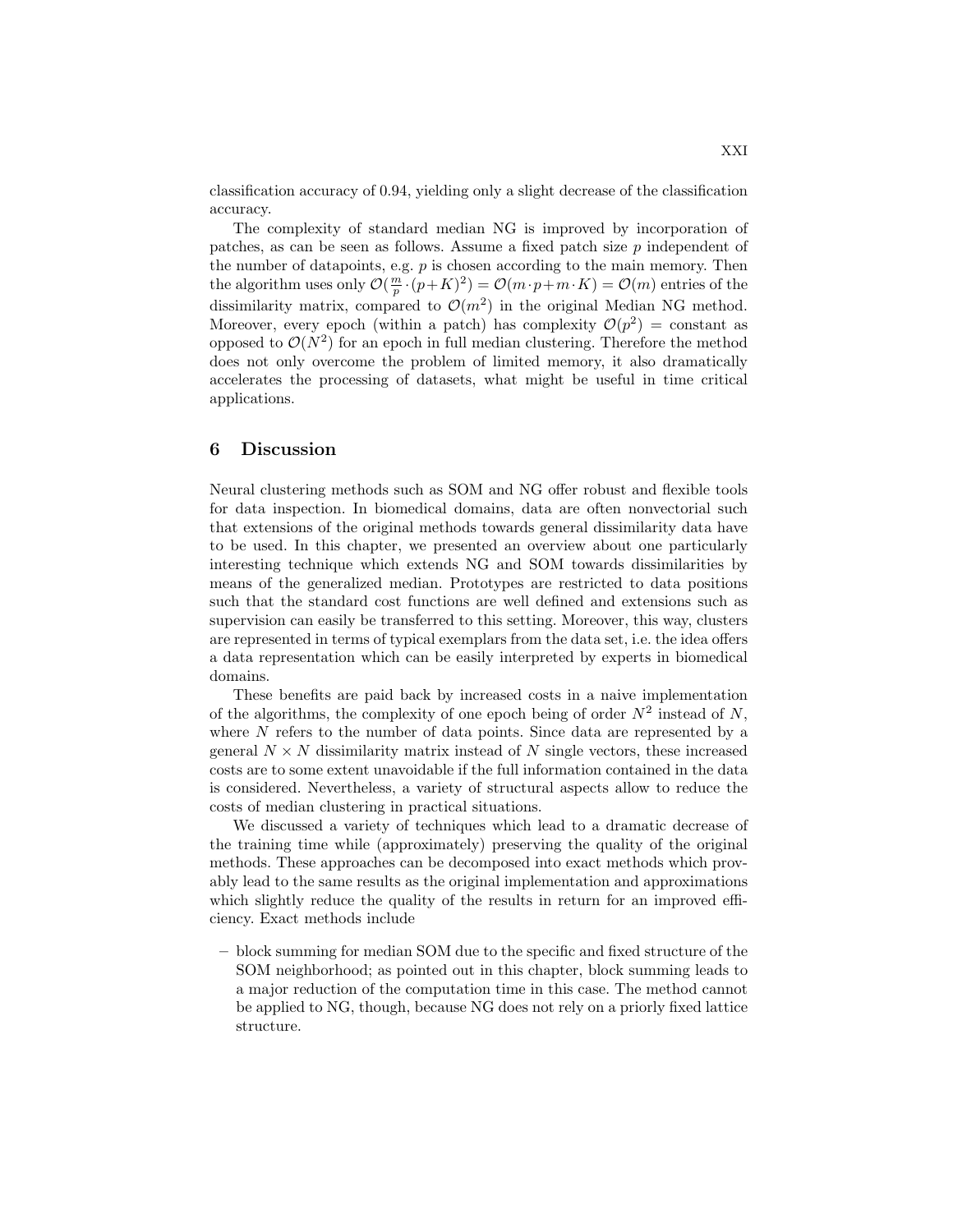– branch and bound methods which allow to reduce the number of necessary computations depending on the situation at hand; usually, the computational savings strongly depend on the order in which computations are performed. As pointed out in this chapter, branching can be done with respect to candidate prototypes on the one hand and summands which contribute to the overall cost associated with one prototype on the other hand. For both settings, the topological ordering of the data suggests a natural decomposition of the whole search space into parts. This procedure yields to a significant reduction of the computational costs for NG in particular for later states of training with partially ordered setting. For SOM, the savings are only minor compared to savings by means of block summing, though possibly significant depending on the number of prototypes.

These methods lead to the same results as a naive implementation but run in a fraction of the time.

Compared to these approaches, approximate methods constitute a compromise of accuracy and complexity. We presented a patch clustering approach for median clustering, which processes data in patches of fixed size and integrates the results by means of the sufficient statistics of earlier runs. This way, the computation time is reduced from  $\mathcal{O}(N^2)$  to  $\mathcal{O}(N)$ . In particular, only a small part of the dissimilarity matrix is considered in patch training. This has the additional benefit that, this way, only a finite and fixed memory size is required and the clustering method can readily be applied to huge streaming data sets. Further, since only a fraction of the dissimilarity matrix needs to be computed, this method is particularly suited for biomedical applications with complex dissimilarity measures such as alignment distance.

# References

- 1. S. Al-Harbi and V. Rayward-Smith. The use of a supervised k-means algorithm on real-valued data with applications in health. In P.W.H.Chung, C.J.Hinde, and A.All, editors, IEA/AIE 2003, LNCS 2718, pages 575–581. 2003.
- 2. N. Alex and B. Hammer. Parallelizing single pass patch clustering. In M.Verleysen, editor, ESANN'2008, pages 227–232, 2008.
- 3. N. Alex, B. Hammer, and F. Klawonn. Single pass clustering for large data sets. In Proceedings of 6th International Workshop on Self-Organizing Maps (WSOM 2007), Bielefeld, Germany, September 3-6, 2007, 2007.
- 4. C. Ambroise and G. Govaert. Analyzing dissimilarity matrices via Kohonen maps. In Proceedings of 5th Conference of the International Federation of Classification Societies (IFCS 1996), volume 2, pages 96–99, Kobe (Japan), March 1996.
- 5. E. Anderson. The irises of the gaspe peninsula. Bulletin of the American Iris Society, 59:25, 1935.
- 6. S. Arora, P. Raghavan, and S. Rao. Approximation schemes for euclidean kmedians and related problems. In Proceedings of the 30th Annual ACM Symposium on Theory of Computing, pages 106–113, 1998.
- 7. G. Barreto. Time series prediction with the self-organizing map: A review. In B. Hammer and P. Hitzler, editors, Perspectives on Neural-Symbolic Integration. Springer, 2007.

XXII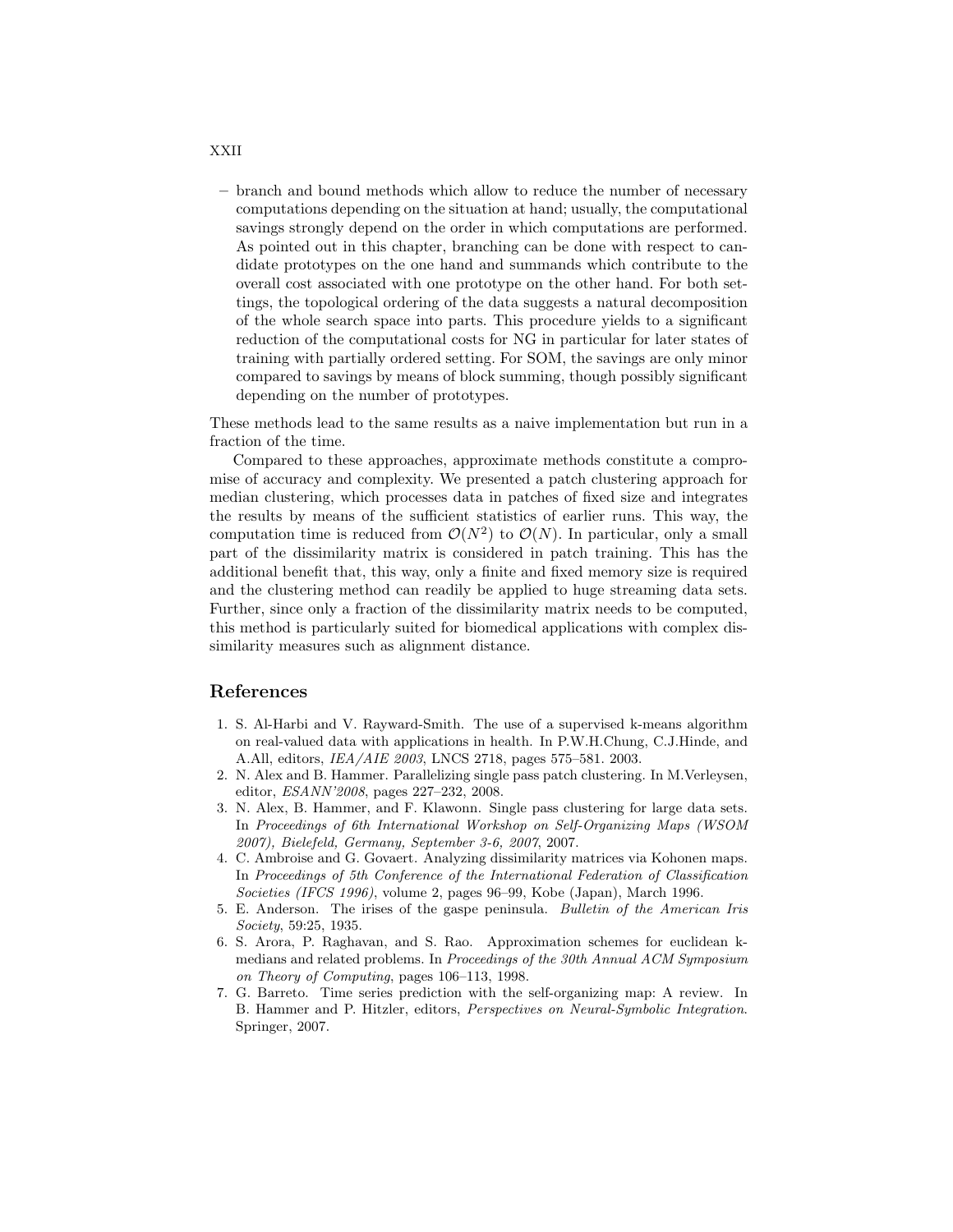- 8. R. Boulet, B. Jouve, F. Rossi, and N. Villa. Batch kernel som and related laplacian methods for social network analysis. Neurocomputing, 2008. to be published.
- 9. G. Celeux, E. Diday, G. Govaert, Y. Lechevallier, and H. Ralambondrainy. Classification Automatique des Données. Bordas, Paris, 1989.
- 10. M. Charikar, S. Guha, A.Tardos, and D. Shmoys. A constant-factor approcimation algorithm for the k-median problem. Journal of Computer and System Sciences, 65:129, 2002.
- 11. B. Conan-Guez and F. Rossi. Speeding up the dissimilarity self-organizing maps by branch and bound. In A. Sandoval, F.and Prieto, J. Cabestany, and M. Graña, editors, Proceedings of 9th International Work-Conference on Artificial Neural Networks (IWANN 2007), volume 4507 of Lecture Notes in Computer Science, pages 203–210, San Sebastián (Spain), June 2007.
- 12. B. Conan-Guez, F. Rossi, and A. El Golli. Fast algorithm and implementation of dissimilarity self-organizing maps. Neural Networks, 19(6–7):855–863, July–August 2006.
- 13. M. Cottrell, B. Hammer, A. Hasenfuss, and T. Villmann. Batch and median neural gas. Neural Networks, 19:762–771, 2006.
- 14. F.Farnstrom, J.Lewis, and C.Elkan. Scalability for clustering algorithms revisited. SIGKDD Explorations, 2(1):51–57, 2000.
- 15. R. A. Fisher. The use of multiple measurements in axonomic problems. Annals of Eugenics, 7:179–188, 1936.
- 16. J.-C. Fort, P. Letrémy, and M. Cottrell. Advantages and drawbacks of the batch kohonen algorithm. In M. Verleysen, editor, ESANN'2002, pages 223–230. D Facto, 2002.
- 17. B. Frey and D. Dueck. Clustering by passing messages between data points. Science, 315:972–977, 2007.
- 18. B. Frey and D. Dueck. Response to 'clustering by passing messages between data points'. Science, 319:726d, 2008.
- 19. T. Graepel, R. Herbrich, P. Bollmann-Sdorra, and K. Obermayer. Classification on pairwise proximity data. In NIPS, vol. 11, pages 438–444. MIT Press, 1999.
- 20. T. Graepel and K. Obermayer. A stochastic self-organizing map for proximity data. Neural Computation, 11:139–155, 1999.
- 21. S. Guha, N. Mishra, R. Motwani, and L. O'Callaghan. Clustering data streams. In IEEE Symposium on Foundations of Computer Science, pages 359–366, 2000.
- 22. S. Guha, R. Rastogi, and K. Shim. Cure: an efficient clustering algorithm for large datasets. In Proceedings of ACM SIGMOD International Conference on Management of Data, pages 73–84, 1998.
- 23. B. Haasdonk and C. Bahlmann. Learning with distance substitution kernels. In Pattern Rcognition - Proc. of the 26th DAGM Symposium, 2004.
- 24. B. Hammer and A. Hasenfuss. Relational neural gas. In J. Hertzberg, M. Beetz, and R. Englert, editors, KI 2007: Advances in Artificial Intelligence, 30th Annual German Conference on AI, KI 2007, volume 4667 of Lecture Notes in Artificial Intelligence, pages 190–204, Berlin, 2007. Springer.
- 25. B. Hammer and B. Jain. Neural methods for non-standard data. In M. Verleysen, editor, European Symposium on Artificial Neural Networks'2004, pages 281–292. D-side publications, 2004.
- 26. B. Hammer, A. Micheli, A. Sperduti, and M. Strickert. Recursive self-organizing network models. Neural Networks, 17(8-9):1061–1086, 2004.
- 27. B. Hammer and T. Villmann. Classification using non standard metrics. In M. Verleysen, editor, ESANN'05, pages 303–316. d-side publishing, 2005.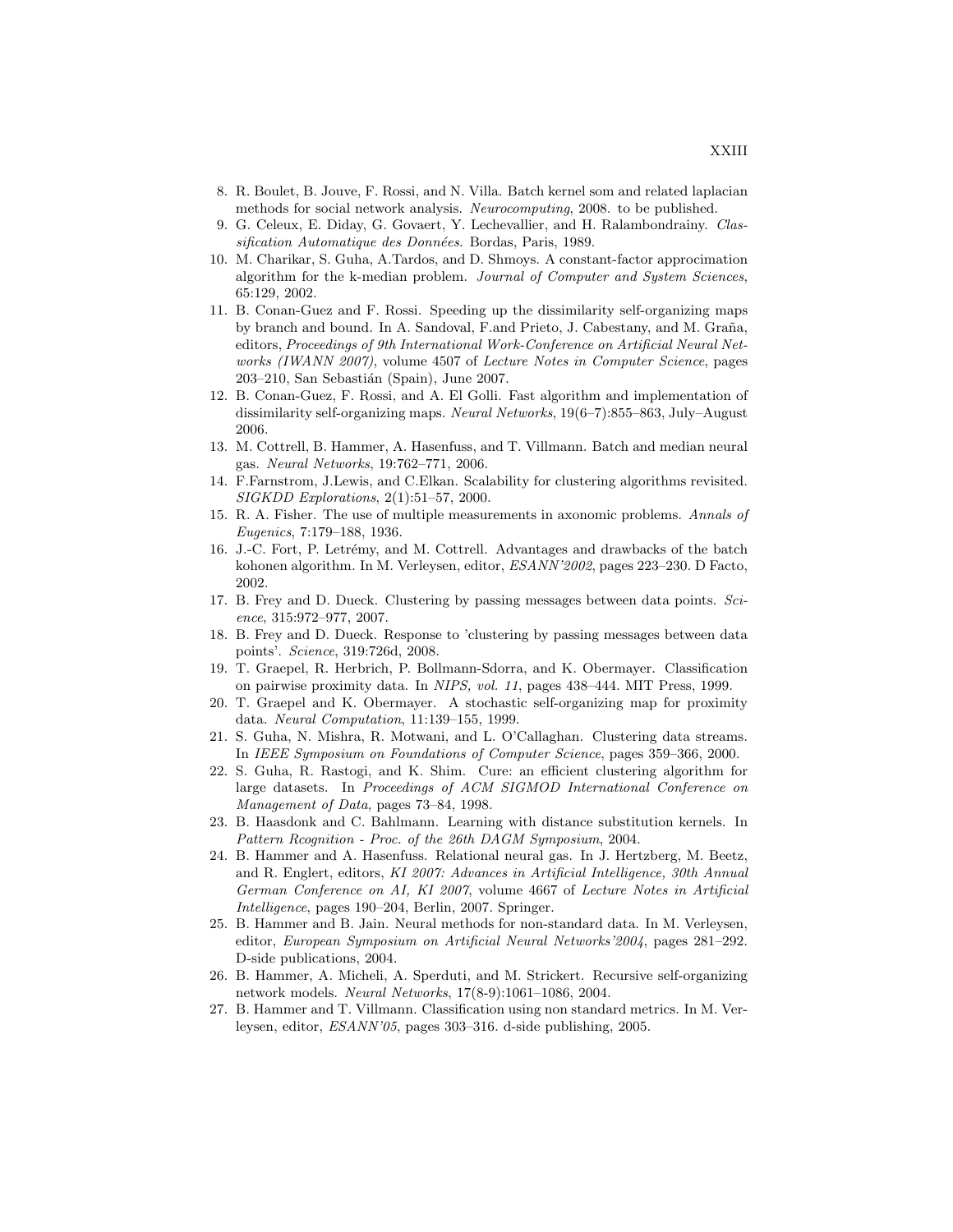- 28. P. Hansen and M. Mladenovic. Todo. Location Science, 5:207, 1997.
- 29. A. Hasenfuss and B. Hammer. Single pass clustering and classification of large dissimilarity datasets. In AIPR. 2008.
- 30. R. J. Hathaway and J. C. Bezdek. Nerf c-means: Non-euclidean relational fuzzy clustering. Pattern Recognition, 27(3):429–437, 1994.
- 31. R. J. Hathaway, J. W. Davenport, and J. C. Bezdek. Relational duals of the c-means algorithms. Pattern Recognition, 22:205–212, 1989.
- 32. T. Heskes. Self-organizing maps, vector quantization, and mixture modeling. IEEE Transactions on Neural Networks, 12:1299–1305, 2001.
- 33. T. Hofmann and J. M. Buhmann. Pairwise data clustering by deterministic annealing. IEEE Transactions on Pattern Analysis and Machine Intelligence, 19(1):1–14, 1997.
- 34. R. Jin, A. Goswami, and G. Agrawal. Fast and exact out-of-core and distributed k-means clustering. Knowledge and Information System, 1:17–40, 2006.
- 35. A. Juan and E. Vidal. On the use of normalized edit distances and an efficient k-nn search technique (k-aesa) for fast and accurate string classification. In ICPR 2000, volume 2, pages 680–683, 2000.
- 36. S. Kaski, J. Nikkilä, M. Oja, J. Venna, P. Törönen, and E. Castren. Trustworthiness and metrics in visualizing similarity of gene expression. BMC Bioinformatics, 4, 2003.
- 37. S. Kaski, J. Nikkilä, E. Savia, and C. Roos. Discriminative clustering of yeast stress response. In U. Seiffert, L. Jain, and P. Schweizer, editors, Bioinformatics using Computational Intelligence Paradigms, pages 75–92. Springer, 2005.
- 38. L. Kaufman and P. J. Rousseeuw. Clustering by means of medoids. In Y. Dodge, editor, Statistical Data Analysis Based on the L1-Norm and Related Methods, pages 405–416. North-Holland, 1987.
- 39. T. Kohonen. Self-Organizing Maps. Springer, 1995.
- 40. T. Kohonen. Self-organizing maps of symbol strings. Technical report A42, Laboratory of computer and information science, Helsinki University of technology, Finland, 1996.
- 41. T. Kohonen and P. Somervuo. How to make large self-organizing maps for nonvectorial data. Neural Networks, 15:945–952, 2002.
- 42. A. H. Land and A. G. Doig. An automatic method for solving discrete programming problems. Econometrica, 28:497–520, 1960.
- 43. V. I. Levenshtein. Binary codes capable of correcting deletions, insertions and reversals. Sov. Phys. Dokl., 6:707–710, 1966.
- 44. Y. Lu, S. Lu, F. Fotouhi, Y. Deng, and S. Brown. Incremental genetic k-means algorithm and its application in gene expression data analysis. BMC Bioinformatics, 5:172, 2004.
- 45. C. Lundsteen, J. Phillip, and E. Granum. Quantitative analysis of 6985 digitized trypsin G-banded human metaphase chromosomes. Clinical Genetics, 18:355–370, 1980.
- 46. T. Martinetz, S. Berkovich, and K. Schulten. 'neural-gas' network for vector quantization and its application to time-series prediction. IEEE Transactions on Neural Networks, 4:558–569, 1993.
- 47. T. Martinetz and K. Schulten. Topology representing networks. Neural Networks, 7(507-522), 1994.
- 48. H. Mevissen and M. Vingron. Quantifying the local reliability of a sequence alignment. Protein Engineering, 9:127–132, 1996.
- 49. M. Neuhaus and H. Bunke. Edit distance-based kernel functions for structural pattern classification. Pattern Recognition, 39(10):1852–1863, 2006.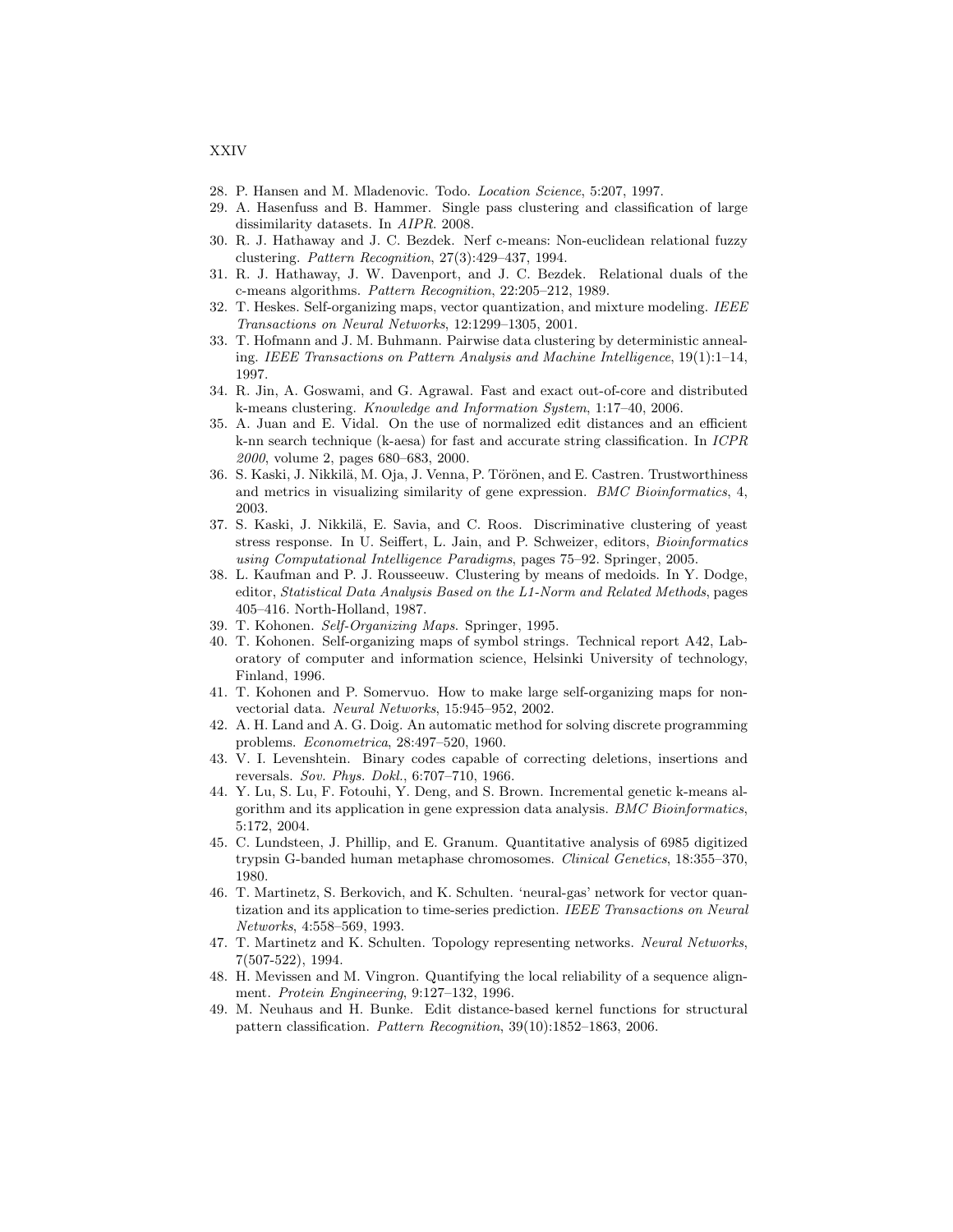- 50. P.S.Bradley, U.Fayyad, and C.Reina. Scaling clustering algorithms to large data sets. In Proceedings of the Fourth International Conference on Knowledge Discovery and Data Mining, pages 9–15. AAAI Press, 1998.
- 51. A. Qin and P. Suganthan. Kernel neural gas algorithms with application to cluster analysis. In ICPR 2004, volume 4, pages 617–620. 2004.
- 52. F. Rossi. Model collisions in the dissimilarity SOM. In Proceedings of XVth European Symposium on Artificial Neural Networks (ESANN 2007), pages 25–30, Bruges (Belgium), April 2007.
- 53. R. Shamir and R. Sharan. Approaches to clustering gene expression data. In T. Jiang, T. Smith, Y. Xu, and M. Zhang, editors, Current Topics in Computational Biology. MIT press, 2001.
- 54. T. Villmann, U. Seiffert, F.-M. Schleif, C. Brüß T. Geweniger, and B. Hammer. Fuzzy labeled self-organizing map with label-adjusted prototypes. In F. Schwenker, editor, Proceedings of Conference Articial Neural Networks in Pattern Recognition (ANNPR) 2006, pages 46–56. Springer, 2006.
- 55. W. Wang, J. Yang, and R. Muntz. Sting: a statistical information grid approach to spatial data mining. In Proceedings of the 23rd VLDB Conference, pages 186–195, 1997.
- 56. W. Wolberg, W. Street, D. Heisey, and O. Mangasarian. Computer-derived nuclear features distinguish malignant from benign breast cytology. Human Pathology, 26:792–796, 1995.
- 57. Q. Yang and X. Wu. 10 challenging problems in data mining research. International Journal of Information Technology & Decision Making, 5(4):597–604, 2006.
- 58. T. Zhang, R. Ramakrishnan, and M. Livny. Birch: an efficient data clustering method for very large databases. In Proceedings of the 15th ACM SIGACT-SIGMOD-SIGART Symposium on Principles of Databas Systems, pages 103–114, 1996.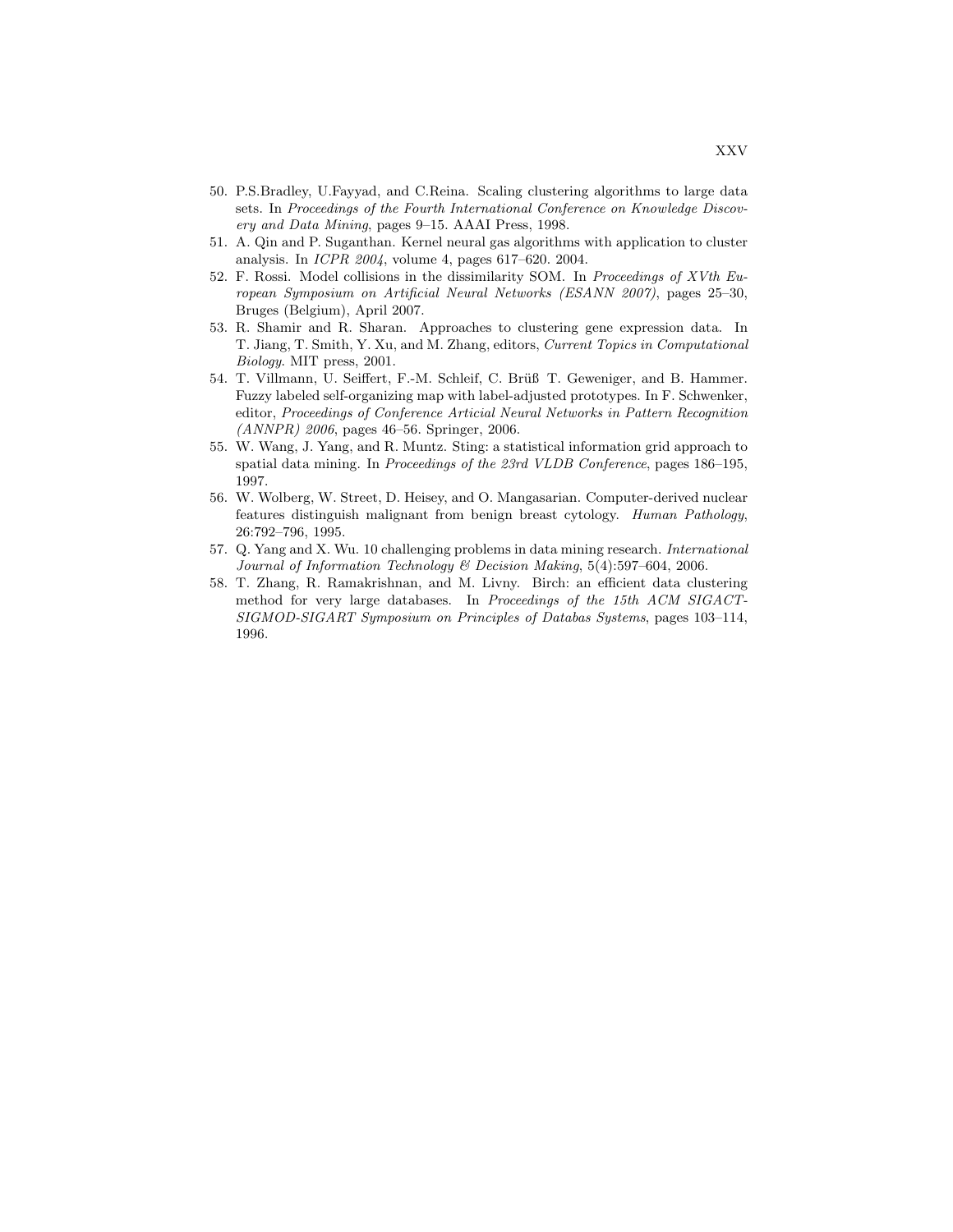

Fig. 1. Results of batch NG (top) and median NG (bottom) on the iris data set projected to two of the four data dimensions.